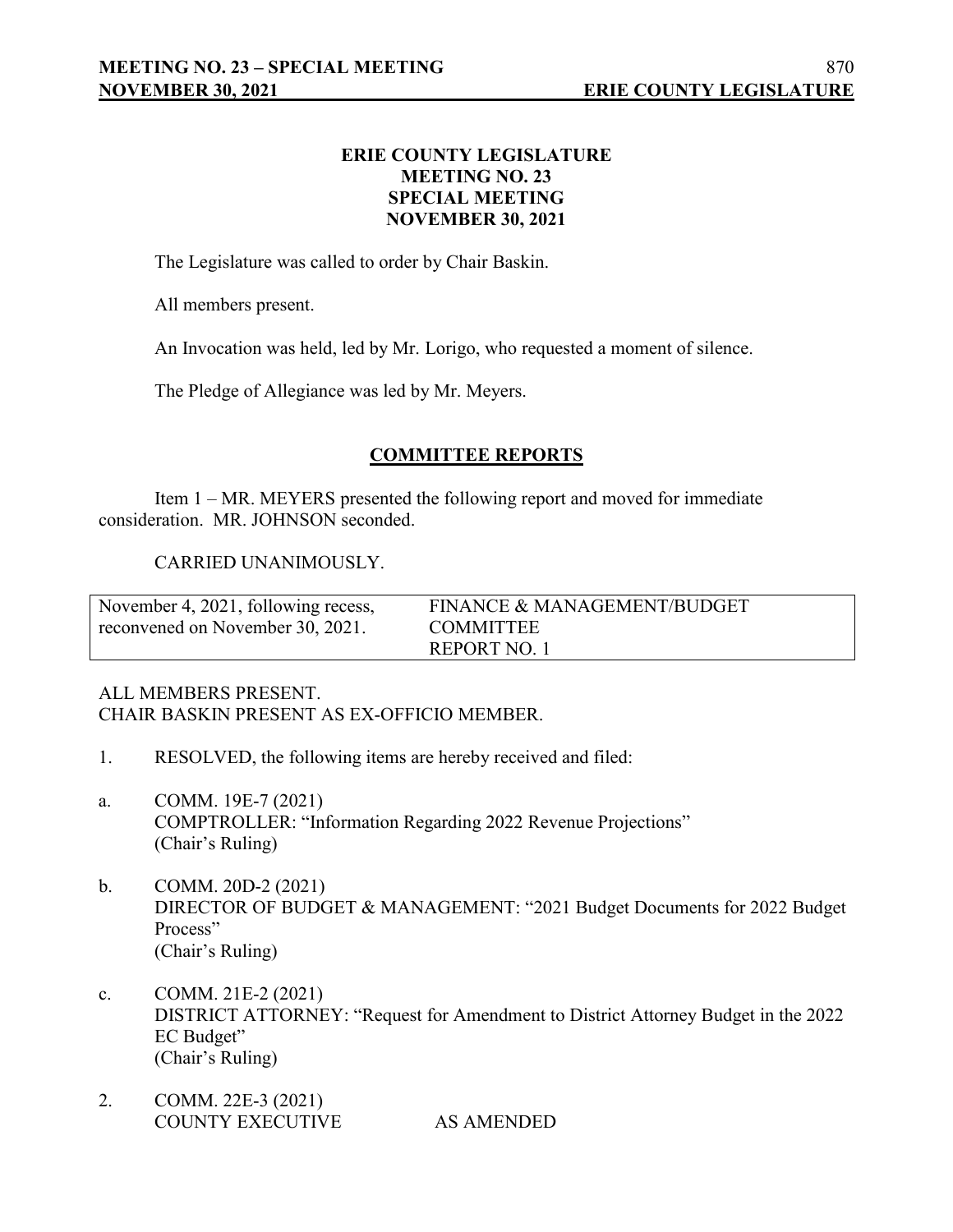## a. MAJORITY CAUCUS

RESOLVED, that the Erie County Legislature hereby approves the County Executive's 2022 Tentative Budget with the amendments attached hereto.

(5-3) Legislators Greene, Lorigo and Mills voted in the negative.

## b. MINORITY CAUCUS

RESOLVED, amendments to the Majority Caucus amendments were offered to the County Executive's 2022 Tentative Budget, and approved or defeated by a majority vote.

(3-5) Chair Baskin, Legislators Gilmour, Hardwick, Johnson and Meyers voted in the negative.

## **TIMOTHY J. MEYERS CHAIR**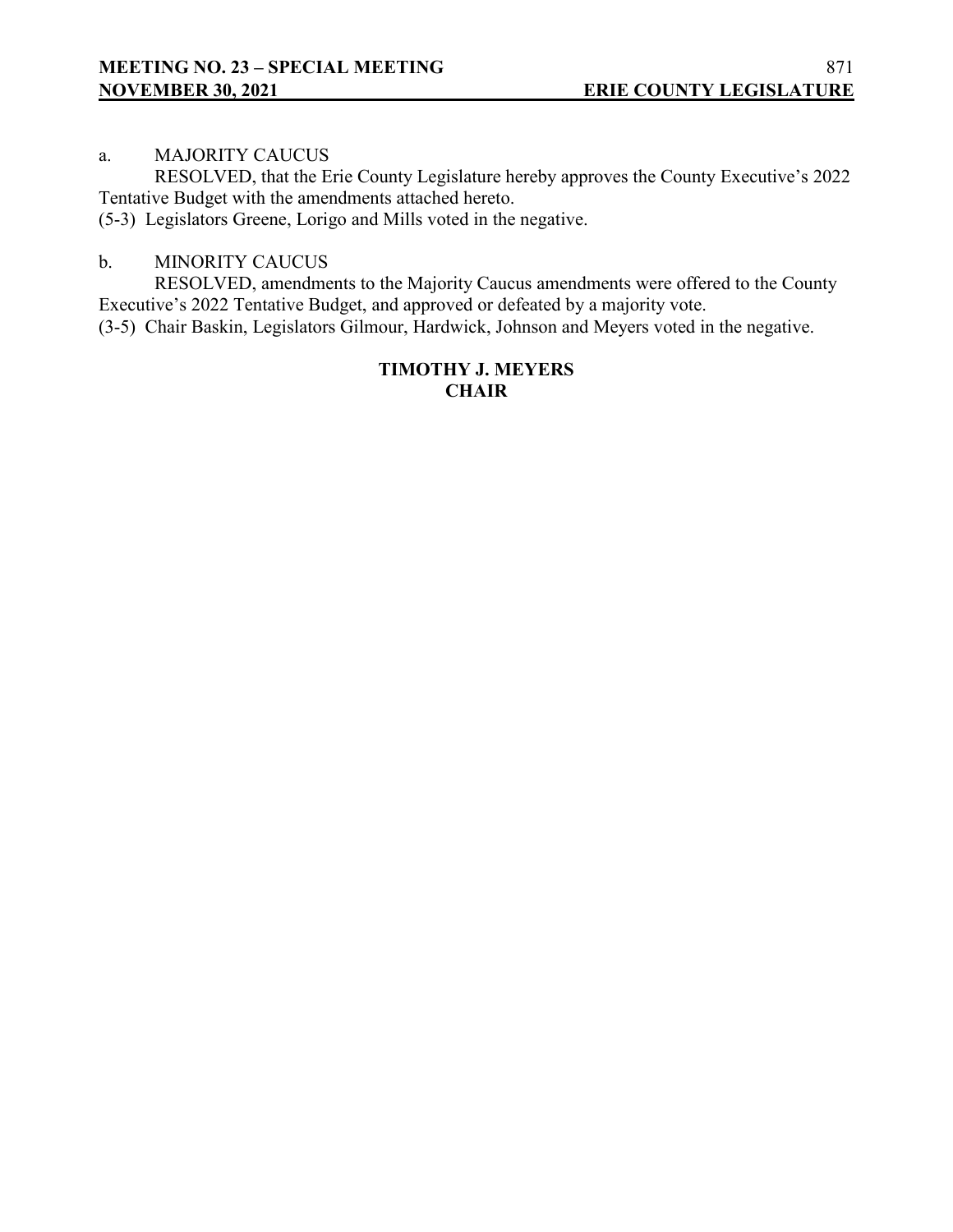Amendment to Comm. 22E-3 2022 Erie County Budget Finance and Management/Budget Committee November 30, 2021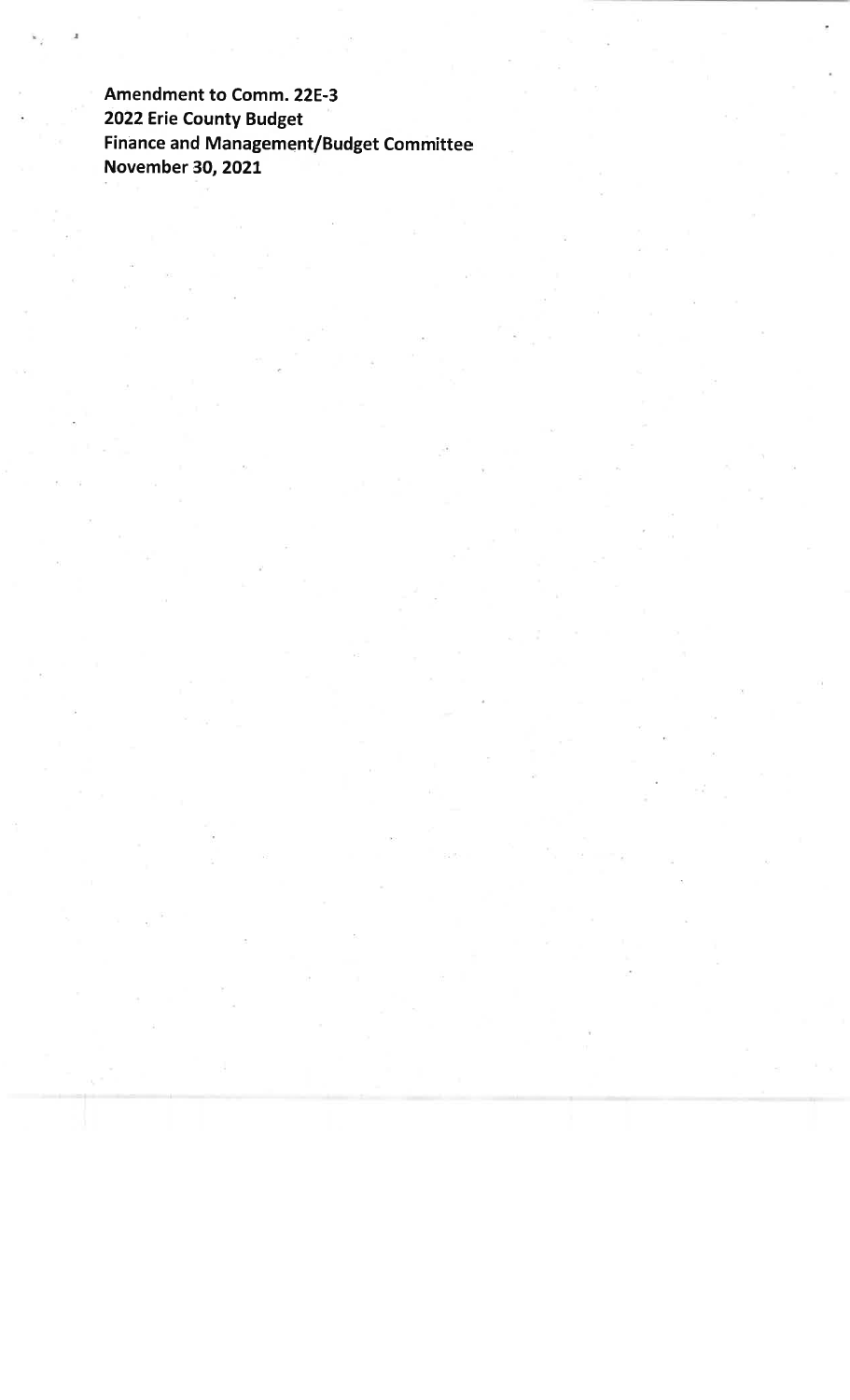2022 Erie County Budget **Book A Amendments Proposed by the Majority Caucus**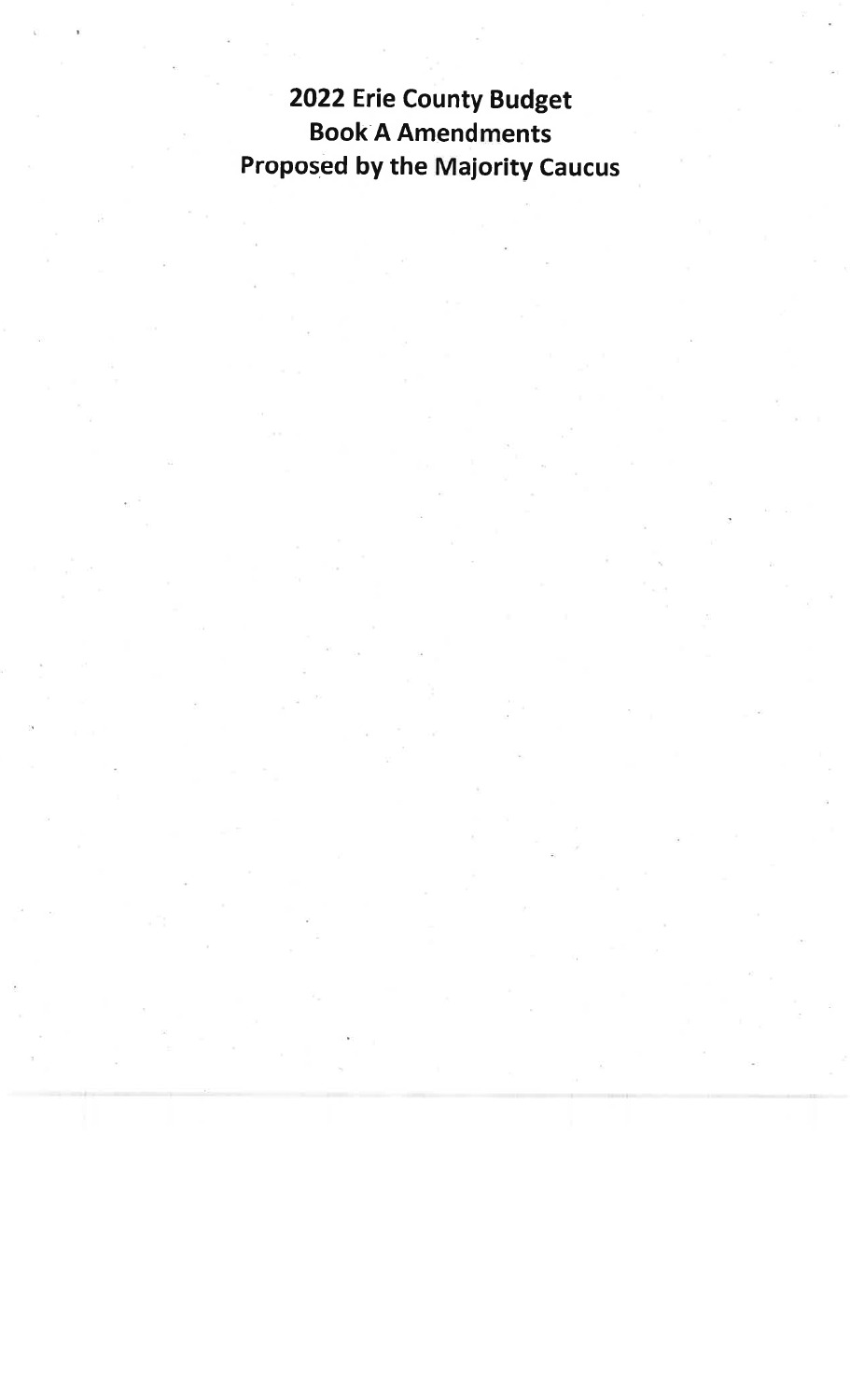# 2022 Book A Budget Amendments<br>Majority Caucus

| BOOK A TYPE OF<br><b>PAGE#</b><br><b>279 New</b><br>281 Increase<br>277 New<br><b>278 New</b><br>280 Increase<br><b>279 New</b><br><b>279 New</b><br>277 New<br><b>278 New</b><br><b>278 New</b><br><b>276 New</b><br>281 Increase<br>277 New | <b>ACTION</b><br>280 Decrease<br>280 Increase | <b>FUND</b><br><b>CENTER</b><br>1333020<br>1332010<br>1333020<br>1333020<br>1332010<br>1332010<br>1333020<br>1332010<br>1332010<br>1332010<br>1332010<br>1332010<br>1332010<br>1333020<br>1332010<br>1333020 | ACCOUNT#<br><b>DEPARTMENT</b><br>518004 Cultural Agencies<br>Community/Neighborhood Development<br>518096 Cultural Agencies<br>518200 Cultural Agencies<br>518511 Community/Neighborhood Development<br>518636 Community/Neighborhood Development<br>517125 Cultural Agencies<br>518685 Community/Neighborhood Development<br>Community/Neighborhood Development<br>518509 Community/Neighborhood Development<br>518599 Community/Neighborhood Development<br>518604 Community/Neighborhood Development<br>518587 Community/Neighborhood Development | <b>JOB</b><br><b>GROUP</b><br><b>DESCRIPTION / NAME</b><br>African American Cultural Center<br>Erie Regional Housing Development Corp (Belle Center)<br>Explore & More Children's Museum<br>Michigan Street African Amer Heritage<br>Cheektowaga Youth Center<br>Cheektowaga Senior Center<br>Enlightenment Literary Arts Center (Dog Ears Bookstore)<br>Village of Sloan<br>Resurrection Life Food Pantry<br>Cazenovia Neighborhood Library<br>Parker Academy | # RECOMMENDED<br><b>POSITIONS</b> | <b>PROPOSED</b><br>2022 BUDGET<br>\$250,000<br>\$0<br>\$53,000<br>\$7,500<br>- \$0<br>\$0<br>\$10,000<br>\$0<br>\$0<br>\$0 | <b>ALLOCATED</b><br><b>LEGISLATURE</b> | 2022 LEGISLATURE ERIE COUNTY (DECREASED) OR<br><b>ALLOCATED</b><br>\$200,000<br>\$68,000<br>\$78,000<br>\$32,500<br>\$37,500<br>\$32,500<br>\$55,000<br>\$15,000<br>\$10,000 | <b>SHARE</b><br>100%<br>100%<br>100%<br>100%<br>100%<br>100%<br>100%<br>100%<br>100% | <b>INCREASE</b><br>(\$50,000)<br>\$68,000<br>\$25,000<br>\$25,000<br>\$37,500<br>\$32,500<br>\$45,000<br>\$15,000<br>\$10,000 |
|-----------------------------------------------------------------------------------------------------------------------------------------------------------------------------------------------------------------------------------------------|-----------------------------------------------|--------------------------------------------------------------------------------------------------------------------------------------------------------------------------------------------------------------|------------------------------------------------------------------------------------------------------------------------------------------------------------------------------------------------------------------------------------------------------------------------------------------------------------------------------------------------------------------------------------------------------------------------------------------------------------------------------------------------------------------------------------------------------|----------------------------------------------------------------------------------------------------------------------------------------------------------------------------------------------------------------------------------------------------------------------------------------------------------------------------------------------------------------------------------------------------------------------------------------------------------------|-----------------------------------|----------------------------------------------------------------------------------------------------------------------------|----------------------------------------|------------------------------------------------------------------------------------------------------------------------------------------------------------------------------|--------------------------------------------------------------------------------------|-------------------------------------------------------------------------------------------------------------------------------|
|                                                                                                                                                                                                                                               |                                               |                                                                                                                                                                                                              |                                                                                                                                                                                                                                                                                                                                                                                                                                                                                                                                                      |                                                                                                                                                                                                                                                                                                                                                                                                                                                                |                                   |                                                                                                                            |                                        |                                                                                                                                                                              |                                                                                      |                                                                                                                               |
|                                                                                                                                                                                                                                               |                                               |                                                                                                                                                                                                              |                                                                                                                                                                                                                                                                                                                                                                                                                                                                                                                                                      |                                                                                                                                                                                                                                                                                                                                                                                                                                                                |                                   |                                                                                                                            |                                        |                                                                                                                                                                              |                                                                                      |                                                                                                                               |
|                                                                                                                                                                                                                                               |                                               |                                                                                                                                                                                                              |                                                                                                                                                                                                                                                                                                                                                                                                                                                                                                                                                      |                                                                                                                                                                                                                                                                                                                                                                                                                                                                |                                   |                                                                                                                            |                                        |                                                                                                                                                                              |                                                                                      |                                                                                                                               |
|                                                                                                                                                                                                                                               |                                               |                                                                                                                                                                                                              |                                                                                                                                                                                                                                                                                                                                                                                                                                                                                                                                                      |                                                                                                                                                                                                                                                                                                                                                                                                                                                                |                                   |                                                                                                                            |                                        |                                                                                                                                                                              |                                                                                      |                                                                                                                               |
|                                                                                                                                                                                                                                               |                                               |                                                                                                                                                                                                              |                                                                                                                                                                                                                                                                                                                                                                                                                                                                                                                                                      |                                                                                                                                                                                                                                                                                                                                                                                                                                                                |                                   |                                                                                                                            |                                        |                                                                                                                                                                              |                                                                                      |                                                                                                                               |
|                                                                                                                                                                                                                                               |                                               |                                                                                                                                                                                                              |                                                                                                                                                                                                                                                                                                                                                                                                                                                                                                                                                      |                                                                                                                                                                                                                                                                                                                                                                                                                                                                |                                   |                                                                                                                            |                                        |                                                                                                                                                                              |                                                                                      |                                                                                                                               |
|                                                                                                                                                                                                                                               |                                               |                                                                                                                                                                                                              |                                                                                                                                                                                                                                                                                                                                                                                                                                                                                                                                                      |                                                                                                                                                                                                                                                                                                                                                                                                                                                                |                                   |                                                                                                                            |                                        |                                                                                                                                                                              |                                                                                      |                                                                                                                               |
|                                                                                                                                                                                                                                               |                                               |                                                                                                                                                                                                              |                                                                                                                                                                                                                                                                                                                                                                                                                                                                                                                                                      |                                                                                                                                                                                                                                                                                                                                                                                                                                                                |                                   |                                                                                                                            |                                        |                                                                                                                                                                              |                                                                                      |                                                                                                                               |
|                                                                                                                                                                                                                                               |                                               |                                                                                                                                                                                                              |                                                                                                                                                                                                                                                                                                                                                                                                                                                                                                                                                      |                                                                                                                                                                                                                                                                                                                                                                                                                                                                |                                   |                                                                                                                            |                                        |                                                                                                                                                                              |                                                                                      |                                                                                                                               |
|                                                                                                                                                                                                                                               |                                               |                                                                                                                                                                                                              |                                                                                                                                                                                                                                                                                                                                                                                                                                                                                                                                                      |                                                                                                                                                                                                                                                                                                                                                                                                                                                                |                                   |                                                                                                                            |                                        |                                                                                                                                                                              |                                                                                      |                                                                                                                               |
|                                                                                                                                                                                                                                               |                                               |                                                                                                                                                                                                              |                                                                                                                                                                                                                                                                                                                                                                                                                                                                                                                                                      |                                                                                                                                                                                                                                                                                                                                                                                                                                                                |                                   |                                                                                                                            |                                        | \$10,000                                                                                                                                                                     | 100%                                                                                 | \$10,000                                                                                                                      |
|                                                                                                                                                                                                                                               |                                               |                                                                                                                                                                                                              |                                                                                                                                                                                                                                                                                                                                                                                                                                                                                                                                                      |                                                                                                                                                                                                                                                                                                                                                                                                                                                                |                                   | \$0                                                                                                                        |                                        | \$5,000                                                                                                                                                                      | 100%                                                                                 | \$5,000                                                                                                                       |
|                                                                                                                                                                                                                                               |                                               |                                                                                                                                                                                                              |                                                                                                                                                                                                                                                                                                                                                                                                                                                                                                                                                      | South Buffalo Community Association (South Buffalo Senior Center)                                                                                                                                                                                                                                                                                                                                                                                              |                                   | \$0                                                                                                                        |                                        | \$5,000                                                                                                                                                                      | 100%                                                                                 | \$5,000                                                                                                                       |
|                                                                                                                                                                                                                                               |                                               |                                                                                                                                                                                                              |                                                                                                                                                                                                                                                                                                                                                                                                                                                                                                                                                      | Kaisertown Friends Association                                                                                                                                                                                                                                                                                                                                                                                                                                 |                                   | \$0                                                                                                                        |                                        | \$5,000                                                                                                                                                                      | 100%                                                                                 | \$5,000                                                                                                                       |
|                                                                                                                                                                                                                                               |                                               |                                                                                                                                                                                                              |                                                                                                                                                                                                                                                                                                                                                                                                                                                                                                                                                      | Cheektowaga Historical Association                                                                                                                                                                                                                                                                                                                                                                                                                             |                                   | 1,100<br>\$1                                                                                                               |                                        | \$6,100                                                                                                                                                                      | 100%                                                                                 | \$5,000                                                                                                                       |
|                                                                                                                                                                                                                                               |                                               |                                                                                                                                                                                                              | 518226 Cultural Agencies                                                                                                                                                                                                                                                                                                                                                                                                                                                                                                                             | <b>Friends of Reinstein Woods</b>                                                                                                                                                                                                                                                                                                                                                                                                                              |                                   | \$0                                                                                                                        |                                        | \$5,000                                                                                                                                                                      | 100%                                                                                 | \$5,000                                                                                                                       |
|                                                                                                                                                                                                                                               |                                               |                                                                                                                                                                                                              | 518523 Community/Neighborhood Development                                                                                                                                                                                                                                                                                                                                                                                                                                                                                                            | Centro Culturale Italiano di Buffalo                                                                                                                                                                                                                                                                                                                                                                                                                           |                                   | \$0                                                                                                                        |                                        | \$15,000                                                                                                                                                                     | 100%                                                                                 | \$15,000                                                                                                                      |
| <b>281 New</b>                                                                                                                                                                                                                                |                                               |                                                                                                                                                                                                              | 518233 Cultural Agencies                                                                                                                                                                                                                                                                                                                                                                                                                                                                                                                             | <b>Black Rock Riverside Alliance</b>                                                                                                                                                                                                                                                                                                                                                                                                                           |                                   | \$0                                                                                                                        |                                        | \$7,000                                                                                                                                                                      | 100%                                                                                 | \$7,000                                                                                                                       |
| <b>278 New</b>                                                                                                                                                                                                                                |                                               | 1332010                                                                                                                                                                                                      | 518631 Community/Neighborhood Development                                                                                                                                                                                                                                                                                                                                                                                                                                                                                                            |                                                                                                                                                                                                                                                                                                                                                                                                                                                                |                                   | \$0                                                                                                                        |                                        | \$6,000                                                                                                                                                                      | 100%                                                                                 | \$6,000                                                                                                                       |
| 277 New                                                                                                                                                                                                                                       |                                               | 1332010                                                                                                                                                                                                      | 518532 Community/Neighborhood Development                                                                                                                                                                                                                                                                                                                                                                                                                                                                                                            | Ken-Ton Meals on Wheels                                                                                                                                                                                                                                                                                                                                                                                                                                        |                                   | \$0                                                                                                                        |                                        | \$20,000                                                                                                                                                                     | 100%                                                                                 | \$20,000                                                                                                                      |
| <b>277 New</b>                                                                                                                                                                                                                                |                                               | 1332010                                                                                                                                                                                                      | 518531 Community/Neighborhood Development                                                                                                                                                                                                                                                                                                                                                                                                                                                                                                            | Ken-Ton Closet                                                                                                                                                                                                                                                                                                                                                                                                                                                 |                                   | \$0                                                                                                                        |                                        | \$6,000                                                                                                                                                                      | 100%                                                                                 | \$6,000                                                                                                                       |
| 277 New                                                                                                                                                                                                                                       |                                               | 1332010                                                                                                                                                                                                      | 518125 Community/Neighborhood Development                                                                                                                                                                                                                                                                                                                                                                                                                                                                                                            | Ken-Ton Chamber of Commerce                                                                                                                                                                                                                                                                                                                                                                                                                                    |                                   | \$0                                                                                                                        |                                        | \$15,000                                                                                                                                                                     | 100%                                                                                 | \$15,000                                                                                                                      |
| 277 New                                                                                                                                                                                                                                       |                                               | 1332010                                                                                                                                                                                                      | 517737 Community/Neighborhood Development                                                                                                                                                                                                                                                                                                                                                                                                                                                                                                            | Northwest Buffalo Community Center.                                                                                                                                                                                                                                                                                                                                                                                                                            |                                   |                                                                                                                            |                                        | \$10,000                                                                                                                                                                     | 100%                                                                                 | \$10,000                                                                                                                      |
| 279 New                                                                                                                                                                                                                                       |                                               | 1332010                                                                                                                                                                                                      | 517733 Community/Neighborhood Development                                                                                                                                                                                                                                                                                                                                                                                                                                                                                                            | North Buffalo Community Center                                                                                                                                                                                                                                                                                                                                                                                                                                 |                                   | \$0                                                                                                                        |                                        |                                                                                                                                                                              |                                                                                      |                                                                                                                               |
| 278 New                                                                                                                                                                                                                                       |                                               | 1332010                                                                                                                                                                                                      | 518603 Community/Neighborhood Development                                                                                                                                                                                                                                                                                                                                                                                                                                                                                                            | Hertel - North Park Little League (Shoshone)                                                                                                                                                                                                                                                                                                                                                                                                                   |                                   | \$0                                                                                                                        |                                        | \$10,000                                                                                                                                                                     | 100%                                                                                 | \$10,000                                                                                                                      |
| 278 New                                                                                                                                                                                                                                       |                                               | 1332010                                                                                                                                                                                                      | 518601 Community/Neighborhood Development                                                                                                                                                                                                                                                                                                                                                                                                                                                                                                            | Black Rock Riverside Football Little League & Cheer                                                                                                                                                                                                                                                                                                                                                                                                            |                                   | \$0                                                                                                                        |                                        | \$10,000                                                                                                                                                                     | 100%                                                                                 | \$10,000                                                                                                                      |
| <b>279 New</b>                                                                                                                                                                                                                                |                                               | 1332010                                                                                                                                                                                                      | Community/Neighborhood Development                                                                                                                                                                                                                                                                                                                                                                                                                                                                                                                   | Town of Tonawanda Aquettes                                                                                                                                                                                                                                                                                                                                                                                                                                     |                                   | \$0                                                                                                                        |                                        | \$5,000                                                                                                                                                                      | 100%                                                                                 | \$5,000                                                                                                                       |
| 279 New                                                                                                                                                                                                                                       |                                               | 1332010                                                                                                                                                                                                      | Community/Neighborhood Development                                                                                                                                                                                                                                                                                                                                                                                                                                                                                                                   | Project Flight                                                                                                                                                                                                                                                                                                                                                                                                                                                 |                                   | \$0                                                                                                                        |                                        | \$5,000                                                                                                                                                                      | 100%                                                                                 | \$5,000                                                                                                                       |
| <b>278 New</b>                                                                                                                                                                                                                                |                                               | 1332010                                                                                                                                                                                                      | 518611 Community/Neighborhood Development                                                                                                                                                                                                                                                                                                                                                                                                                                                                                                            | The Tool Library                                                                                                                                                                                                                                                                                                                                                                                                                                               |                                   | \$0                                                                                                                        |                                        | \$10,000                                                                                                                                                                     | 100%                                                                                 | \$10,000                                                                                                                      |
| <b>279 New</b>                                                                                                                                                                                                                                |                                               | 1332010                                                                                                                                                                                                      | 518683 Community/Neighborhood Development                                                                                                                                                                                                                                                                                                                                                                                                                                                                                                            | University Heights Collaborative                                                                                                                                                                                                                                                                                                                                                                                                                               |                                   | \$0                                                                                                                        |                                        | \$10,000                                                                                                                                                                     | 100%                                                                                 | \$10,000                                                                                                                      |
| <b>279 New</b>                                                                                                                                                                                                                                |                                               | 1332010                                                                                                                                                                                                      | Community/Neighborhood Development                                                                                                                                                                                                                                                                                                                                                                                                                                                                                                                   | Literacy Buffalo Niagara                                                                                                                                                                                                                                                                                                                                                                                                                                       |                                   | \$0                                                                                                                        |                                        | \$5,000                                                                                                                                                                      | 100%                                                                                 | \$5,000                                                                                                                       |
| <b>277 New</b>                                                                                                                                                                                                                                |                                               | 1332010                                                                                                                                                                                                      | 518572 Community/Neighborhood Development                                                                                                                                                                                                                                                                                                                                                                                                                                                                                                            | Boys & Girls Club of the Northtowns                                                                                                                                                                                                                                                                                                                                                                                                                            |                                   | \$0                                                                                                                        |                                        | \$25,000                                                                                                                                                                     | 100%                                                                                 | \$25,000                                                                                                                      |
| <b>279 New</b>                                                                                                                                                                                                                                |                                               | 1332010                                                                                                                                                                                                      | 518669 Community/Neighborhood Development                                                                                                                                                                                                                                                                                                                                                                                                                                                                                                            | Parkside Community Association                                                                                                                                                                                                                                                                                                                                                                                                                                 |                                   | \$0                                                                                                                        |                                        | \$5,000                                                                                                                                                                      | 100%                                                                                 | \$5,000                                                                                                                       |
| <b>278 New</b>                                                                                                                                                                                                                                |                                               | 1332010                                                                                                                                                                                                      | 518641 Community/Neighborhood Development                                                                                                                                                                                                                                                                                                                                                                                                                                                                                                            | <b>Dress For Success</b>                                                                                                                                                                                                                                                                                                                                                                                                                                       |                                   | \$0                                                                                                                        |                                        | \$5,000                                                                                                                                                                      | 100%                                                                                 | \$5,000                                                                                                                       |
| <b>278 New</b>                                                                                                                                                                                                                                |                                               | 1332010                                                                                                                                                                                                      | 518655 Community/Neighborhood Development                                                                                                                                                                                                                                                                                                                                                                                                                                                                                                            | <b>Hertel Business Association</b>                                                                                                                                                                                                                                                                                                                                                                                                                             |                                   | \$0                                                                                                                        |                                        | \$5,000                                                                                                                                                                      | 100%                                                                                 | \$5,000                                                                                                                       |
| 278 New                                                                                                                                                                                                                                       |                                               | 1332010                                                                                                                                                                                                      | 518652 Community/Neighborhood Development                                                                                                                                                                                                                                                                                                                                                                                                                                                                                                            | <b>Grant-Amherst Business Association</b>                                                                                                                                                                                                                                                                                                                                                                                                                      |                                   | \$0                                                                                                                        |                                        | \$5,000                                                                                                                                                                      | 100%                                                                                 | \$5,000                                                                                                                       |
| <b>279 New</b>                                                                                                                                                                                                                                |                                               | 1332010                                                                                                                                                                                                      | Community/Neighborhood Development                                                                                                                                                                                                                                                                                                                                                                                                                                                                                                                   | Kenmore Business Association                                                                                                                                                                                                                                                                                                                                                                                                                                   |                                   | \$0                                                                                                                        |                                        | \$5,000                                                                                                                                                                      | 100%                                                                                 | \$5,000                                                                                                                       |
| <b>279 New</b>                                                                                                                                                                                                                                |                                               | 1332010                                                                                                                                                                                                      | 518671 Community/Neighborhood Development                                                                                                                                                                                                                                                                                                                                                                                                                                                                                                            | Riverside Business Association                                                                                                                                                                                                                                                                                                                                                                                                                                 |                                   | \$0                                                                                                                        |                                        | \$5,000                                                                                                                                                                      | 100%                                                                                 | \$5,000                                                                                                                       |
| 281 Increase                                                                                                                                                                                                                                  |                                               | 1333020                                                                                                                                                                                                      | 518216 Cultural Agencies                                                                                                                                                                                                                                                                                                                                                                                                                                                                                                                             | <b>Black Rock Historical Society</b>                                                                                                                                                                                                                                                                                                                                                                                                                           |                                   | \$5,000                                                                                                                    |                                        | \$10,000                                                                                                                                                                     | 100%                                                                                 | \$5,000                                                                                                                       |
| 277 New                                                                                                                                                                                                                                       |                                               | 1332010                                                                                                                                                                                                      | 518530 Community/Neighborhood Development                                                                                                                                                                                                                                                                                                                                                                                                                                                                                                            | Juneteenth Festival                                                                                                                                                                                                                                                                                                                                                                                                                                            |                                   | \$0                                                                                                                        |                                        | \$5,000                                                                                                                                                                      | 100%                                                                                 | \$5,000                                                                                                                       |
| 281 New                                                                                                                                                                                                                                       |                                               | 1333020                                                                                                                                                                                                      | 518622 Cultural Agencies                                                                                                                                                                                                                                                                                                                                                                                                                                                                                                                             | African American Veterans Monument                                                                                                                                                                                                                                                                                                                                                                                                                             |                                   | \$0                                                                                                                        |                                        | \$10,000                                                                                                                                                                     | 100%                                                                                 | \$10,000                                                                                                                      |
| <b>281 New</b>                                                                                                                                                                                                                                |                                               |                                                                                                                                                                                                              | 518596 Cultural Agencies                                                                                                                                                                                                                                                                                                                                                                                                                                                                                                                             | Net Positive                                                                                                                                                                                                                                                                                                                                                                                                                                                   |                                   | -\$0                                                                                                                       |                                        | \$5,000                                                                                                                                                                      | 100%                                                                                 | \$5,000                                                                                                                       |
|                                                                                                                                                                                                                                               |                                               | 1333020                                                                                                                                                                                                      |                                                                                                                                                                                                                                                                                                                                                                                                                                                                                                                                                      | <b>Colored Musicans Club</b>                                                                                                                                                                                                                                                                                                                                                                                                                                   |                                   | \$5,000                                                                                                                    |                                        | \$12,500                                                                                                                                                                     | 100%                                                                                 | \$7,500                                                                                                                       |
| 280 Increase                                                                                                                                                                                                                                  |                                               | 1333020                                                                                                                                                                                                      | 518074 Cultural Agencies                                                                                                                                                                                                                                                                                                                                                                                                                                                                                                                             | Assembly House 150                                                                                                                                                                                                                                                                                                                                                                                                                                             |                                   | \$1,500                                                                                                                    |                                        | \$6,500                                                                                                                                                                      | 100%                                                                                 | \$5,000                                                                                                                       |
| 280 Increase                                                                                                                                                                                                                                  |                                               | 1333020                                                                                                                                                                                                      | 518025 Cultural Agencies                                                                                                                                                                                                                                                                                                                                                                                                                                                                                                                             | <b>Fillmore Forward</b>                                                                                                                                                                                                                                                                                                                                                                                                                                        |                                   | \$0                                                                                                                        |                                        | \$2,000                                                                                                                                                                      | 100%                                                                                 | \$2,000                                                                                                                       |
| 277 New                                                                                                                                                                                                                                       |                                               | 1332010                                                                                                                                                                                                      | 518098 Community/Neighborhood Development                                                                                                                                                                                                                                                                                                                                                                                                                                                                                                            |                                                                                                                                                                                                                                                                                                                                                                                                                                                                |                                   | -\$0                                                                                                                       |                                        | \$5,000                                                                                                                                                                      | 100%                                                                                 | \$5,000                                                                                                                       |
| 279 New                                                                                                                                                                                                                                       |                                               | 1332010                                                                                                                                                                                                      | 518699 Community/Neighborhood Development                                                                                                                                                                                                                                                                                                                                                                                                                                                                                                            | Black Achievers, Inc.                                                                                                                                                                                                                                                                                                                                                                                                                                          |                                   | \$0                                                                                                                        |                                        | \$1,000                                                                                                                                                                      | 100%                                                                                 | \$1,000                                                                                                                       |
| 280 New                                                                                                                                                                                                                                       |                                               | 1333020                                                                                                                                                                                                      | 518078 Cultural Agencies                                                                                                                                                                                                                                                                                                                                                                                                                                                                                                                             | Concordia Foundation Inc.                                                                                                                                                                                                                                                                                                                                                                                                                                      |                                   | \$12,500                                                                                                                   |                                        | \$24,500                                                                                                                                                                     | 100%                                                                                 | \$12,000                                                                                                                      |
| 281 Increase                                                                                                                                                                                                                                  |                                               | 1333020                                                                                                                                                                                                      | 518211 Cultural Agencies                                                                                                                                                                                                                                                                                                                                                                                                                                                                                                                             | Hispanic Heritage Council of WNY                                                                                                                                                                                                                                                                                                                                                                                                                               |                                   | \$0                                                                                                                        |                                        | \$1,500                                                                                                                                                                      | 100%                                                                                 | \$1,500                                                                                                                       |
| <b>279 New</b>                                                                                                                                                                                                                                |                                               | 1332010                                                                                                                                                                                                      | 518665 Community/Neighborhood Development                                                                                                                                                                                                                                                                                                                                                                                                                                                                                                            | None Like You/We Care Outreach                                                                                                                                                                                                                                                                                                                                                                                                                                 |                                   |                                                                                                                            |                                        |                                                                                                                                                                              | 100%                                                                                 |                                                                                                                               |
| <b>278 New</b>                                                                                                                                                                                                                                |                                               | 1332010                                                                                                                                                                                                      | 518658 Community/Neighborhood Development                                                                                                                                                                                                                                                                                                                                                                                                                                                                                                            | Los Tainos Senior Center                                                                                                                                                                                                                                                                                                                                                                                                                                       |                                   | \$0                                                                                                                        |                                        | \$1,000                                                                                                                                                                      |                                                                                      | \$1,000                                                                                                                       |
| <b>279 New</b>                                                                                                                                                                                                                                |                                               | 1332010                                                                                                                                                                                                      | Community/Neighborhood Development                                                                                                                                                                                                                                                                                                                                                                                                                                                                                                                   | Peaceprints of WNY                                                                                                                                                                                                                                                                                                                                                                                                                                             |                                   | \$0                                                                                                                        |                                        | \$20,000                                                                                                                                                                     | 100%                                                                                 | \$20,000                                                                                                                      |
| 280 Increase                                                                                                                                                                                                                                  |                                               | 1333020                                                                                                                                                                                                      | 518173 Cultural Agencies                                                                                                                                                                                                                                                                                                                                                                                                                                                                                                                             | Tom Space Theater                                                                                                                                                                                                                                                                                                                                                                                                                                              |                                   | \$19,500                                                                                                                   |                                        | \$29,500                                                                                                                                                                     | 100%                                                                                 | \$10,000                                                                                                                      |
| <b>279 New</b>                                                                                                                                                                                                                                |                                               | 1332010                                                                                                                                                                                                      | Community/Neighborhood Development                                                                                                                                                                                                                                                                                                                                                                                                                                                                                                                   | Greater East Side Fields of Dreams Block Club Association Inc                                                                                                                                                                                                                                                                                                                                                                                                  |                                   | \$0                                                                                                                        |                                        | \$2,000                                                                                                                                                                      | 100%                                                                                 | \$2,000                                                                                                                       |
| 279 New                                                                                                                                                                                                                                       |                                               | 1332010                                                                                                                                                                                                      | Community/Neighborhood Development                                                                                                                                                                                                                                                                                                                                                                                                                                                                                                                   | Bible Presbyterian Church (Grand Island)                                                                                                                                                                                                                                                                                                                                                                                                                       |                                   | \$0                                                                                                                        |                                        | \$5,000                                                                                                                                                                      | 100%                                                                                 | \$5,000                                                                                                                       |
| <b>279 New</b>                                                                                                                                                                                                                                |                                               | 1332010                                                                                                                                                                                                      | Community/Neighborhood Development                                                                                                                                                                                                                                                                                                                                                                                                                                                                                                                   | Academy for Human Rights                                                                                                                                                                                                                                                                                                                                                                                                                                       |                                   | \$0                                                                                                                        |                                        | \$5,000                                                                                                                                                                      | 100%                                                                                 | \$5,000                                                                                                                       |
| 278 New                                                                                                                                                                                                                                       |                                               | 1332010                                                                                                                                                                                                      | 518653 Community/Neighborhood Development                                                                                                                                                                                                                                                                                                                                                                                                                                                                                                            | Hamburg Hawks Hockey Association                                                                                                                                                                                                                                                                                                                                                                                                                               |                                   | \$0                                                                                                                        |                                        | \$10,000                                                                                                                                                                     | 100%                                                                                 | \$10,000                                                                                                                      |
| <b>278 New</b>                                                                                                                                                                                                                                |                                               | 1332010                                                                                                                                                                                                      | 518592 Community/Neighborhood Development                                                                                                                                                                                                                                                                                                                                                                                                                                                                                                            | Lackawanna Yemen Soccer Club                                                                                                                                                                                                                                                                                                                                                                                                                                   |                                   | \$0                                                                                                                        |                                        | \$15,000                                                                                                                                                                     | 100%                                                                                 | \$15,000                                                                                                                      |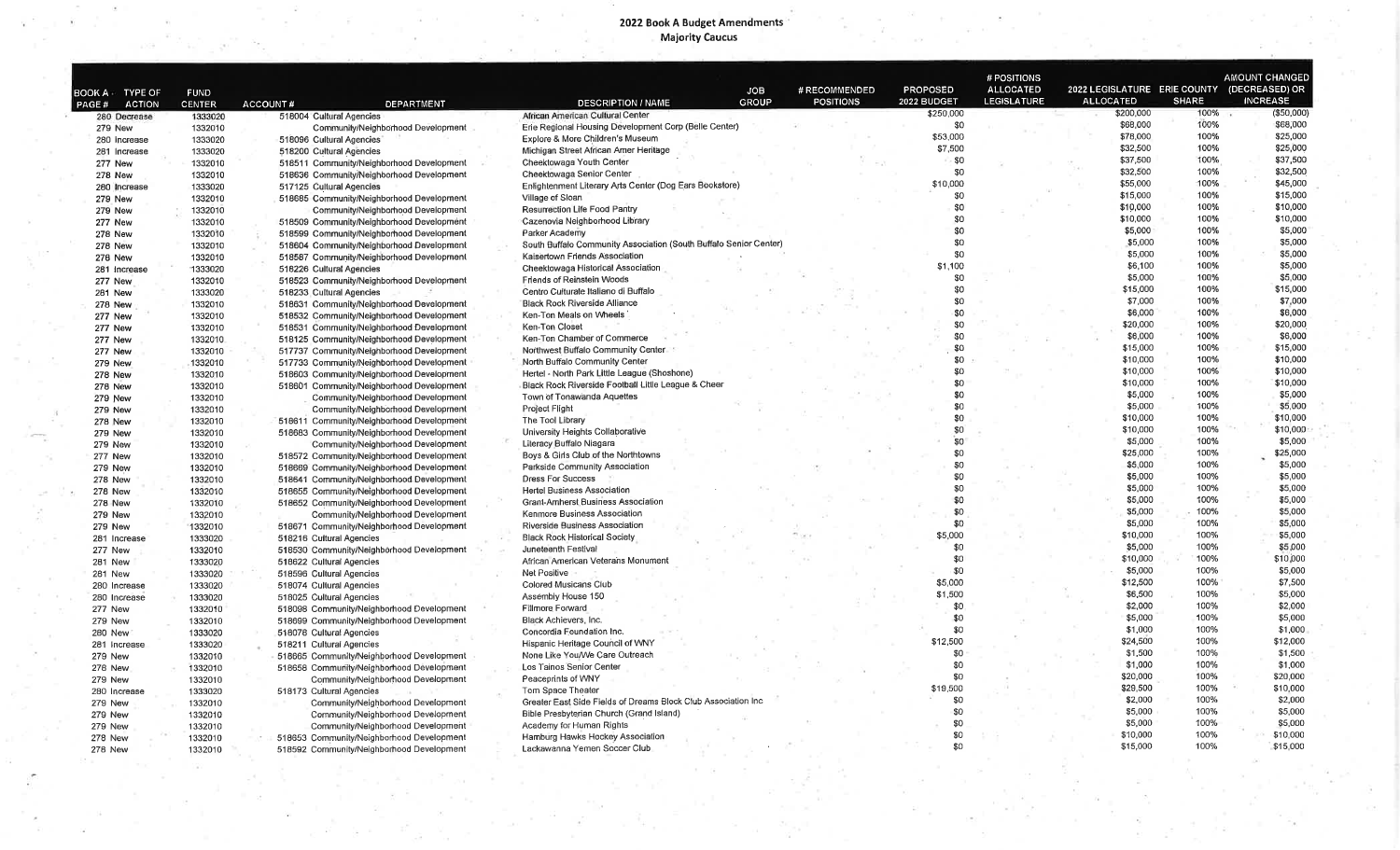## 2022 Book A Budget Amendments

| 277 New        | 1332010 | 517005 Community/Nelghborhood Development | Access of WNY                                        |  | \$0      |   | \$15,000 | 100% | \$15,000 |
|----------------|---------|-------------------------------------------|------------------------------------------------------|--|----------|---|----------|------|----------|
| 279 New        | 1332010 | 518681 Community/Neighborhood Development | Town of Hamburg                                      |  | \$0      |   | \$25,000 | 100% | \$25,000 |
| 277 New        | 1332010 | 518560 Community/Neighborhood Development | Village of Hamburg                                   |  | \$0      |   | \$40,000 | 100% | \$40,000 |
| <b>281 New</b> | 1333020 | 518549 Cultural Agencies                  | South Buffalo Irish Feis                             |  | \$0      |   | \$15,000 | 100% | \$15,000 |
| <b>278 New</b> | 1332010 | 518649 Community/Neighborhood Development | Grand Island Farms                                   |  | \$0      |   | \$2,000  | 100% | \$2,000  |
| 277 New        | 1332010 | 518570 Community/Neighborhood Development | American Legion Post 264                             |  | \$0      |   | \$15,000 | 100% | \$15,000 |
| <b>278 New</b> | 1332010 | 518632 Community/Neighborhood Development | Boy Scout Troop 600                                  |  | \$0      |   | \$1,000  | 100% | \$1,000  |
| <b>277 New</b> | 1332010 | 518512 Community/Neighborhood Development | <b>Citizens Science Community Resources</b>          |  | \$0      |   | \$15,000 | 100% | \$15,000 |
|                |         |                                           | Young Life Buffalo North                             |  | \$0      |   | \$10,000 | 100% | \$10,000 |
| <b>279 New</b> | 1332010 | 518695 Community/Neighborhood Development | American Leglon Band of the Tonawandas               |  | \$10,000 |   | \$45,000 | 100% | \$35,000 |
| 280 Increase   | 1333020 | 518016 Cultural Agencies                  | St. Francis Early Childhood Center - Tonawanda       |  | \$0      |   | \$10,000 | 100% | \$10,000 |
| 279 New        | 1332010 | 518675 Community/Neighborhood Development |                                                      |  | \$0      |   | \$11,000 | 100% |          |
| 279 New        | 1332010 | Community/Neighborhood Development        | Tonawanda VFW Post 7545                              |  |          |   |          |      | \$11,000 |
| 280 Increase   | 1333020 | 518017 Cultural Agencies                  | Amherst Symphony Orchestra                           |  | \$19,740 |   | \$28,740 | 100% | \$9,000  |
| 280 Increase   | 1333020 | 518119 Cultural Agencies                  | Jewish Community Center Cultural                     |  | \$6,000  |   | \$13,500 | 100% | \$7,500  |
| 280 Increase   | 1333020 | 518140 Cultural Agencies                  | Musicalfare Theatre                                  |  | \$57,000 |   | \$66,000 | 100% | \$9,000  |
| 281 Increase   | 1333020 | 518213 Cultural Agencies                  | O'Connell & Company Productions                      |  | \$12,500 |   | \$31,500 | 100% | \$19,000 |
| 280 Increase   | 1333020 | 518148 Cultural Agencies                  | Road Less Traveled Productions                       |  | \$58,500 |   | \$67,000 | 100% | \$8,500  |
| 281 Increase   | 1333020 | 518196 Cultural Agencies                  | Buffalo Niagara Heritage Village                     |  | \$16,500 |   | \$24,500 | 100% | \$8,000  |
| 281 Increase   | 1333020 | 518219 Cultural Agencies                  | Amherst Male Glee Club dba Red Blazer Chorus         |  | \$5,000  |   | \$6,000  | 100% | \$1,000  |
| 281 Increase   | 1333020 | 518687 Cultural Agencies                  | Western New York Railway Historical Society          |  | \$1,500  |   | \$2,500  | 100% | \$1,000  |
| 281 Increase   | 1333020 | 518201 Cultural Agencies                  | General Pulaski Association                          |  | \$11,000 |   | \$12,500 | 100% | \$1,500  |
| 280 New        | 1333020 | 518105 Cultural Agencies                  | German-American Musicians Assoc                      |  | \$0      | × | \$1,000  | 100% | \$1,000  |
| 280 Increase   | 1333020 | 518031 Cultural Agencies                  | Big Easy In Buffalo                                  |  | \$2,500  |   | \$3,500  | 100% | \$1,000  |
| 279 New        | 1332010 | Community/Neighborhood Development        | St. John Maron Maronite Church                       |  | \$0      |   | \$1,000  | 100% | \$1,000  |
| <b>279 New</b> | 1332010 | 518691 Community/Neighborhood Development | <b>Willow Ridge Civic Association</b>                |  | \$0      |   | \$5,000  | 100% | \$5,000  |
| <b>278 New</b> | 1332010 | 518626 Community/Neighborhood Development | Amherst Chamber of Commerce                          |  | \$0      |   | \$2,500  | 100% | \$2,500  |
|                |         |                                           | Ellicott Creek Volunteer Fire Company                |  | \$0      |   | \$1,500  | 100% | \$1,500  |
| <b>278 New</b> | 1332010 | 518643 Community/Neighborhood Development |                                                      |  | \$0      |   | \$1,500  | 100% |          |
| 278 New        | 1332010 | 518642 Community/Neighborhood Development | Eggertsville Hose Co                                 |  |          |   |          |      | \$1,500  |
| <b>278 New</b> | 1332010 | 518647 Community/Neighborhood Development | Getzville Fire Company                               |  | \$0      |   | \$1,500  | 100% | \$1,500  |
| <b>279 New</b> | 1332010 | 518666 Community/Neighborhood Development | North Bailey Fire Co.                                |  | \$0      |   | \$1,500  | 100% | \$1,500  |
| <b>279 New</b> | 1332010 | 518688 Community/Neighborhood Development | Williamsville Fire Department                        |  | \$0      |   | \$1,500  | 100% | \$1,500  |
| <b>279 New</b> | 1332010 | 518674 Community/Neighborhood Development | <b>Snyder Fire Department</b>                        |  | \$0      |   | \$1,500  | 100% | \$1,500  |
| <b>278 New</b> | 1332010 | 518661 Community/Neighborhood Development | Main Transit Fire Department                         |  | \$0      |   | \$1,500  | 100% | \$1,500  |
| <b>279 New</b> | 1332010 | 518678 Community/Neighborhood Development | Tiger's Den Food Pantry (St. Paul's Lutheran Church) |  | \$0      |   | \$1,000  | 100% | \$1,000  |
| <b>278 New</b> | 1332010 | 518645 Community/Neighborhood Development | Friends of Ellicott Inc.                             |  | \$0      |   | \$1,000  | 100% | \$1,000  |
| 278 New        | 1332010 | 518623 Community/Neighborhood Development | Alzheimer's Association of WNY                       |  | \$0      |   | \$1,000  | 100% | \$1,000  |
| 279 New        | 1332010 | 518670 Community/Neighborhood Development | Professional Nurses Assn of WNY                      |  | \$0      |   | \$1,500  | 100% | \$1,500  |
| 277 New        | 1332010 | 517633 Community/Neighborhood Development | Hearts and Hands Faith in Action                     |  | \$0      |   | \$6,000  | 100% | \$6,000  |
| <b>277 New</b> | 1332010 | 518237 Community/Neighborhood Development | Bomhava                                              |  | \$0      |   | \$9,000  | 100% | \$9,000  |
| 278 New        | 1332010 | 518662 Community/Neighborhood Development | Make Lemon Aide Foundation                           |  | \$0      |   | \$1,500  | 100% | \$1,500  |
| <b>278 New</b> | 1332010 | 518635 Community/Neighborhood Development | Council of Heritage and Arts of India                |  | \$0      |   | \$1,000  | 100% | \$1,000  |
| 278 New        | 1332010 | 518640 Community/Neighborhood Development | D Company Gordon Highlanders Buffalo City Guard      |  | \$0      |   | \$1,000  | 100% | \$1,000  |
| <b>279 New</b> | 1332010 | 518672 Community/Neighborhood Development | Sierra Club Niagara Group                            |  | \$0      |   | \$3,000  | 100% | \$3,000  |
| <b>279 New</b> | 1332010 | 518686 Community/Neighborhood Development | Western New York Chinese Chamber of Commerce         |  | \$0      |   | \$2.000  | 100% | \$2,000  |
| 279 New        | 1332010 | Community/Neighborhood Development        | Leadership Buffalo                                   |  | \$0      |   | \$7,500  | 100% | \$7,500  |
|                |         |                                           | Erie Community College                               |  | \$0      |   | \$2,500  | 100% | \$2,500  |
| <b>279 New</b> | 1332010 | Community/Neighborhood Development        |                                                      |  | \$0      |   | \$2,500  | 100% |          |
| <b>279 New</b> | 1332010 | Community/Neighborhood Development        | <b>Junior Achievement</b>                            |  |          |   |          |      | \$2,500  |
| <b>279 New</b> | 1332010 | 518673 Community/Neighborhood Development | SIKH Cultural and Education Society of WNY           |  | \$0      |   | \$1,000  | 100% | \$1,000  |
| <b>279 New</b> | 1332010 | 518627 Community/Neighborhood Development | Amherst Gaelic League                                |  | \$0      |   | \$1,000  | 100% | \$1,000  |
| <b>279 New</b> | 1332010 | 518644 Community/Neighborhood Development | Federation of Italian American Societies of WNY      |  | \$0      |   | \$1,000  | 100% | \$1,000  |
| 279 New        | 1332010 | Community/Neighborhood Development        | Annunciation Greek Orthodox Church                   |  | \$0      |   | \$1,000  | 100% | \$1,000  |
| 279 New        | 1332010 | Community/Neighborhood Development        | Islamic Society of Niagara Frontier                  |  | \$0      |   | \$1,000  | 100% | \$1,000  |
| 279 New        | 1332010 | Community/Neighborhood Development        | Williamsville Business Association                   |  | \$0      |   | \$1,000  | 100% | \$1,000  |
| <b>279 New</b> | 1332010 | Community/Neighborhood Development        | The University at Buffalo Foundation                 |  | \$0      |   | \$5,000  | 100% | \$5,000  |
| 279 New        | 1332010 | Community/Neighborhood Development        | Village of Williamsville                             |  | \$0      |   | \$30,000 | 100% | \$30,000 |
| 277 New        | 1332010 | 518522 Community/Neighborhood Development | For Our Daughters, Inc.                              |  | \$0      |   | \$10,000 | 100% | \$10,000 |
| 278 New        | 1332010 | 518591 Community/Neighborhood Development | Kyle's Gifts from Heaver                             |  | \$0      |   | \$5,000  | 100% | \$5,000  |
| 277 New        | 1332010 | 518143 Community/Neighborhood Development | People United for Sustainable Housing                |  | \$0      |   | \$20,000 | 100% | \$20,000 |
| 277 New        | 1332010 | 518542 Community/Neighborhood Development | Ramp Global Missions (Project Mona's House)          |  | \$0      |   | \$10,000 | 100% | \$10,000 |
|                |         |                                           |                                                      |  |          |   |          |      |          |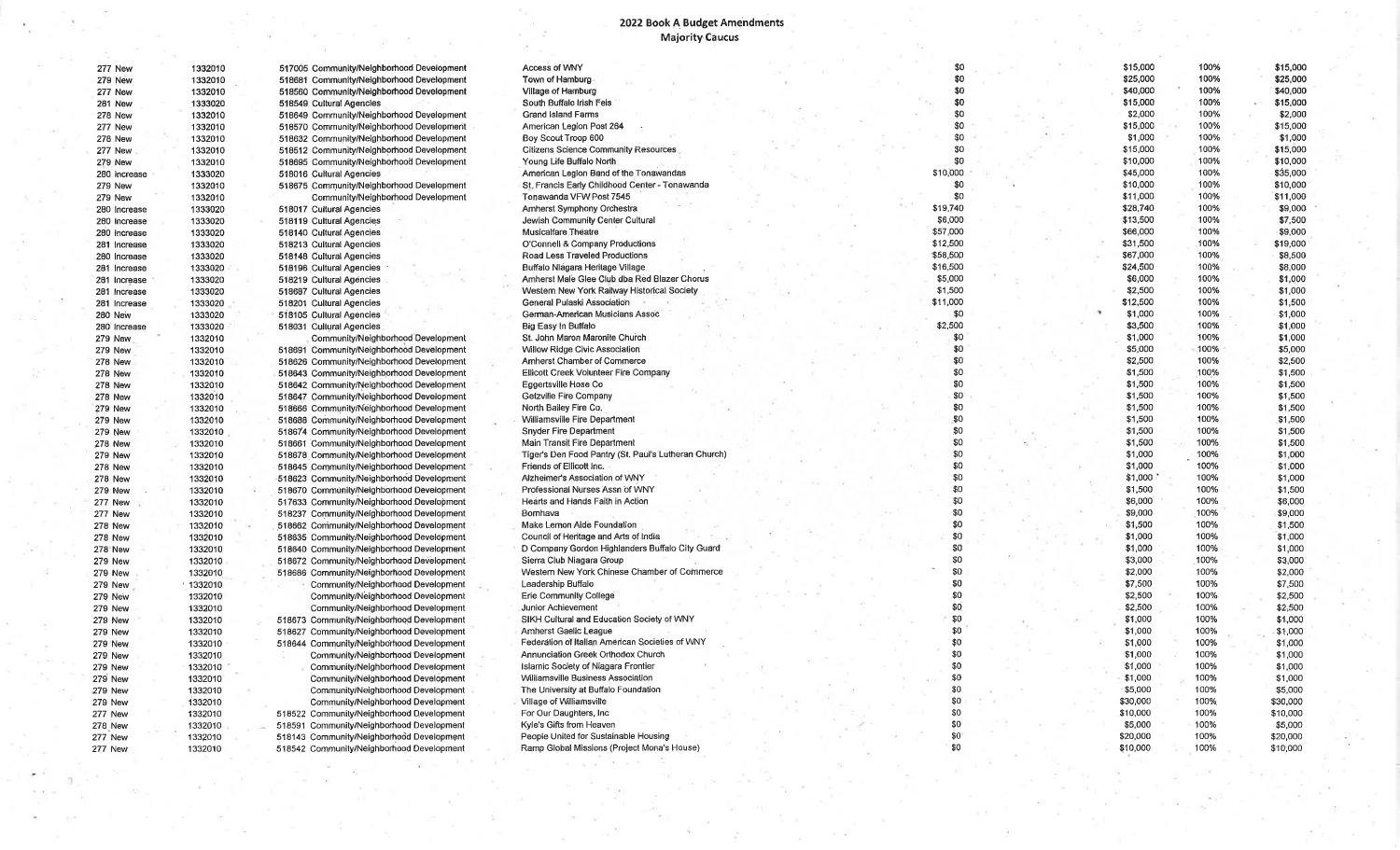#### 2022 Book A Budget Amendments **Majority Caucus**

| <b>277 New</b> | 1332010 | 518544 Community/Neighborhood Development | S&J Foundation                                 |  |          |  | \$10,000 | 100% | \$10,000    |
|----------------|---------|-------------------------------------------|------------------------------------------------|--|----------|--|----------|------|-------------|
| 277 New        | 1332010 | 518555 Community/Neighborhood Development | University District Community Development Corp |  |          |  | \$30,000 | 100% | \$30,000    |
| 278 New        | 1332010 | 518654 Community/Neighborhood Development | Helping Ensure Africa Looms International      |  |          |  | \$10,000 | 100% | \$10,000    |
| 280 Increase   | 1333020 | 518040 Cultural Agencies                  | <b>Buffalo Arts Studio</b>                     |  | \$43,000 |  | \$53,000 | 100% | \$10,000    |
| 281 New        | 1333020 | 518694 Cultural Agencies                  | <b>WNY Urban Arts Collective</b>               |  |          |  | \$10,000 | 100% | \$10,000    |
| <b>277 New</b> | 1332010 | 518507 Community/Neighborhood Development | Boys and Girls Club of Buffalo                 |  |          |  | \$10,000 | 100% | \$10,000    |
| 281 Increase   | 1333020 | 518202 Cultural Agencies                  | Buffalo Opera Unlimited                        |  | \$5,000  |  | \$10,000 | 100% | \$5,000     |
| <b>279 New</b> | 1332010 | Community/Neighborhood Development        | Confident Girl Mentoring                       |  |          |  | \$5,000  | 100% | \$5,000     |
| <b>279 New</b> | 1332010 | Community/Neighborhood Development        | Slow Roll Buffalo                              |  |          |  | \$5,000  | 100% | \$5,000     |
|                |         |                                           |                                                |  |          |  |          |      | \$1,060,000 |

| BOOK A TYPE OF<br>PAGE# | <b>ACTION</b> | <b>FUND</b><br><b>CENTER</b> | <b>ACCOUNT#</b> | DEPARTMENT                                          | <b>DESCRIPTION / NAME</b>                                                  | <b>JOB</b><br><b>GROUP</b> | # RECOMMENDED<br><b>POSITIONS</b> | <b>PROPOSED</b><br>2022 BUDGET | # POSITIONS<br><b>ALLOCATED</b><br><b>LEGISLATURE</b> | 2022 LEGISLATURE ERIE COUNTY (DECREASED) OR<br><b>ALLOCATED</b> | <b>SHARE</b> | <b>AMOUNT CHANGED</b><br><b>INCREASE</b> |
|-------------------------|---------------|------------------------------|-----------------|-----------------------------------------------------|----------------------------------------------------------------------------|----------------------------|-----------------------------------|--------------------------------|-------------------------------------------------------|-----------------------------------------------------------------|--------------|------------------------------------------|
| 330 New                 |               | 1332010                      |                 | 518546 Community/Neighborhood Development           | Say Yes Buffalo (Summer Camp Iniliative)                                   |                            |                                   |                                |                                                       | \$10,000                                                        | 100%         | \$10,000                                 |
| 331 New                 |               | 1332010                      |                 | 518615 Community/Neighborhood Development           | Urban Initiatives - Cities of Buffalo, Lackawanna and Tonawanda            |                            |                                   |                                |                                                       | \$2,400,000                                                     | 100%         | \$2,400,000                              |
| <b>331 New</b>          |               | 1332010                      |                 | Community/Neighborhood Development                  | Research Foundation of SUNY (Amherst Summer 2022 Math Camp)                |                            |                                   |                                |                                                       | \$50,000                                                        | 100%         | \$50,000                                 |
|                         | 83 Increase   | 105                          |                 | 561410 Division of Information and Support Services | Lab and Technical Equipment (for blind spot cameras in the Holding Center) |                            |                                   | \$101,000                      |                                                       | \$601,000                                                       | 100%         | \$500,000                                |
|                         |               |                              |                 |                                                     |                                                                            |                            |                                   |                                |                                                       |                                                                 |              | \$2,960,000                              |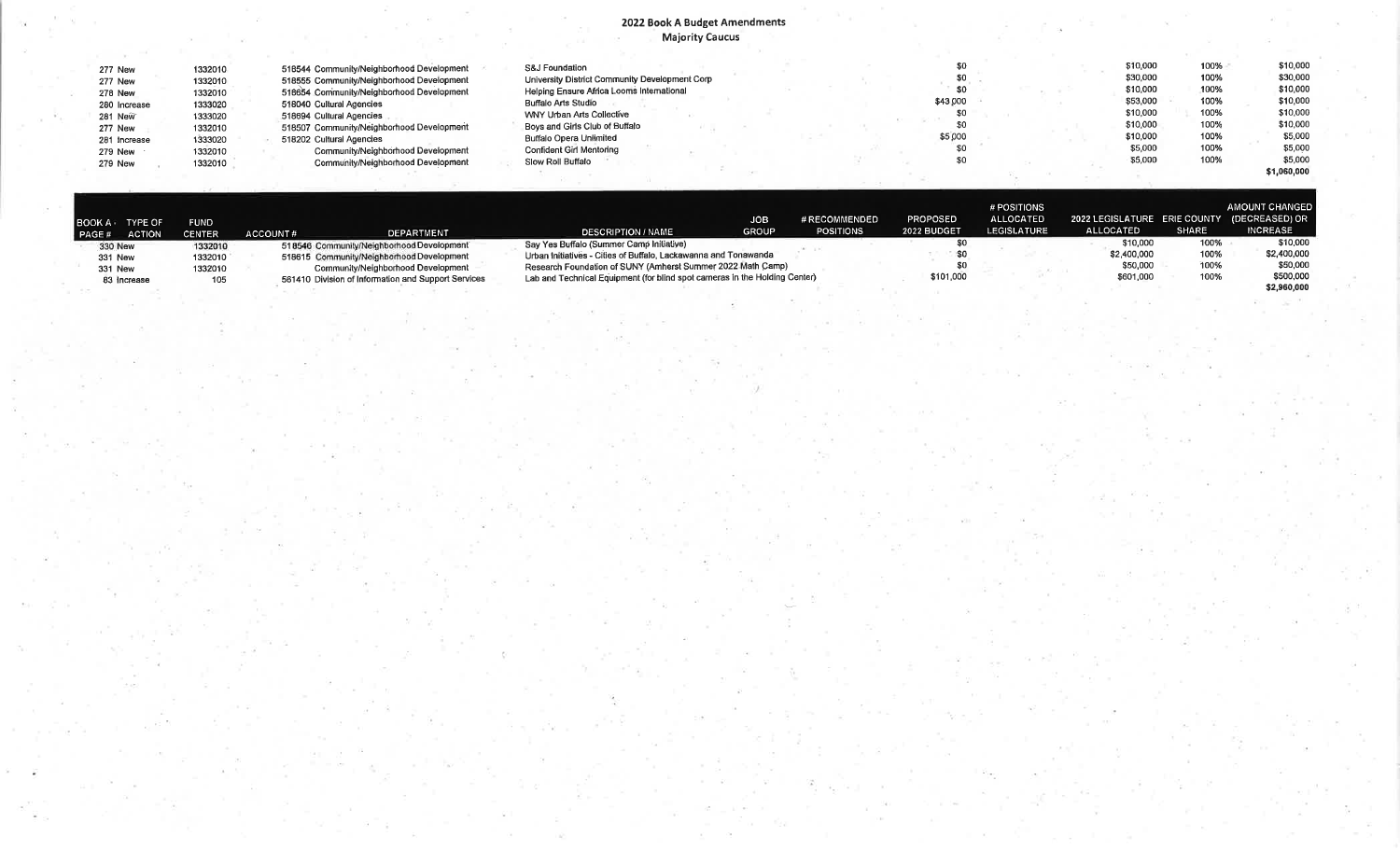#### **2022 Book A Budget Amendments Majority Caucus**

| BOOK A TYPE OF<br>PAGE#<br><b>ACTION</b> | <b>FUND</b><br><b>CENTER</b> | <b>UEPARTMENT</b><br><b>ACCOUNT#</b> | <b>DESCRIPTION / NAME</b>                        | <b>JOB</b><br><b>GROUP</b> | #RECOMMENDED<br><b>POSITIONS</b> | <b>PROPOSED</b><br>2022 BUDGET | # POSITIONS<br><b>ALLOCATED</b><br><b>LEGISLATURE</b> | 2022 LEGISLATURE ERIE COUNTY<br><b>ALLOCATED</b> | <b>SHARE</b> | <b>AMOUNT CHANGED</b><br>(DECREASED) OR<br><b>INCREASE</b> |            |
|------------------------------------------|------------------------------|--------------------------------------|--------------------------------------------------|----------------------------|----------------------------------|--------------------------------|-------------------------------------------------------|--------------------------------------------------|--------------|------------------------------------------------------------|------------|
| <b>237 New</b>                           | 16500                        | 1650010 Central Police Services      | <b>Community Coordinator</b>                     | 12                         |                                  | SO                             |                                                       | \$60,102                                         |              | 100%                                                       | \$60,102   |
| 238 Increase                             | 16500                        | 500000 Central Police Services       | <b>Full Time - Salaries</b>                      |                            |                                  | \$1,121,703                    |                                                       | \$1,181,805                                      |              | 100%                                                       |            |
| 238 Increase                             | 16500                        | 502000 Central Police Services       | <b>Fringe Benefits</b>                           |                            |                                  | \$594.200                      |                                                       | \$630,261                                        |              | 100%                                                       | \$36,061   |
|                                          |                              |                                      |                                                  |                            |                                  |                                |                                                       |                                                  |              |                                                            |            |
| 209 Delete                               | 11400                        | 1140030 District Attorney            | Paralegal                                        |                            |                                  | \$183,645                      |                                                       | \$146,916                                        |              | 100%                                                       | (\$36,729) |
| 208 Delete                               | 11400                        | 1140010 District Attorney            | <b>Principal Clerk</b>                           |                            |                                  | \$39,233                       |                                                       | \$0                                              |              | 100%                                                       | (\$39,233) |
| <b>208 New</b>                           | 11400                        | 1140010 District Attorney            | <b>Administrative Coordinator</b>                |                            |                                  | \$0                            |                                                       | \$65,067                                         |              | 100%<br>\$65,067                                           |            |
| 211 Decrease                             | 11400                        | 500000 District Attorney             | <b>Full Time - Salaries</b>                      |                            |                                  | \$13,329,229                   |                                                       | \$13,318,334                                     |              | 100%                                                       |            |
| 211 Decrease                             | 11400                        | 502000 District Attorney             | <b>Fringe Benefits</b>                           |                            |                                  | \$7,408,973                    |                                                       | \$7,402,436                                      |              | 100%                                                       | (\$6,537)  |
|                                          |                              |                                      |                                                  |                            |                                  |                                |                                                       |                                                  |              |                                                            |            |
| 20 Delete                                | 11200                        | 1120020 Comptroller                  | <b>Supervising Data Processing Control Clerk</b> | 10                         |                                  | \$121,127                      |                                                       | \$69,938                                         |              | 100%<br>(\$51,189)                                         |            |
| 20 New                                   | 11200                        | 1120050 Comptroller                  | <b>Billing Collections Specialist</b>            | 10                         |                                  | \$0                            |                                                       | \$51,189                                         |              | 100%<br>\$51,189                                           |            |
| 20 Delete                                | 11200                        | 1120010 Comptroller                  | Secretary, Comptroller                           |                            |                                  | \$52,697                       |                                                       | \$0                                              |              | (\$52,697)<br>100%                                         |            |
| 20 New                                   | 11200                        | 1120010 Comptroller                  | Secretary, Comptroller                           |                            |                                  | \$0                            |                                                       | \$75,159                                         |              | 100%<br>\$75,159                                           |            |
| 20 Delete                                | 11200                        | 1120020 Comptroller                  | <b>Account Clerk-Typist</b>                      |                            |                                  | \$34,886                       |                                                       | \$0                                              |              | 100%                                                       | (\$34,886) |
| 20 New                                   | 11200                        | 1120020 Comptroller                  | Confidential Investigator of Accounts PT         |                            |                                  | \$0                            |                                                       | \$41,868                                         |              | 100%<br>\$41.666                                           |            |
| 21 Decrease                              | 11200                        | 500000 Comptroller                   | <b>Full Time - Salaries</b>                      |                            |                                  | \$2,504,333                    |                                                       | \$2,491,909                                      |              | 100%                                                       |            |
| 21 New                                   | 11200                        | 500010 Comptroller                   | Part Time - Wages                                |                            |                                  | \$0                            |                                                       | \$41,868                                         |              | 100%                                                       |            |
| 21 Decrease                              | 11200                        | 502000 Comptroller                   | <b>Fringe Benefits</b>                           |                            |                                  | \$1,377,383                    |                                                       | \$1,356,451                                      |              | 100%<br>(\$20,932)                                         |            |
|                                          |                              |                                      |                                                  |                            |                                  |                                |                                                       |                                                  |              |                                                            |            |
| 4 Delete                                 | 100                          | 1003030 Legislature                  | Executive Assistant (Legislature) II             | 14                         |                                  | \$81,282                       |                                                       | \$0                                              |              | 100%<br>(\$81,282)                                         |            |
| 4 New                                    | 100                          | 1003030 Legislature                  | Executive Assistant (Legislature) II             | 15                         |                                  | \$0                            |                                                       | \$96,724                                         |              | 100%<br>\$96,724                                           |            |
| 4 Delete                                 | 100                          | 1003030 Legislature                  | Executive Assistant (Legislature)                | 13                         |                                  | \$78,339                       |                                                       | \$0                                              |              | 100%<br>(\$78,339)                                         |            |
| 4 Delete                                 | 100                          | 1003030 Legislature                  | First Administrative Assistant Leg               |                            |                                  | \$169,895                      |                                                       | \$0                                              |              | 100%<br>(\$169, 895)                                       |            |
| 4 New                                    | 100                          | 1003030 Legislature                  | First Administrative Assistant Leg               | 10                         |                                  | \$0                            |                                                       | \$181,467                                        |              | 100%<br>\$181,467                                          |            |
| 4 New                                    | 100                          | 1003030 Legislature                  | Special Assistant to the Chairperson             | 9                          |                                  | \$0                            |                                                       | \$46,565                                         |              | 100%<br>\$46,565                                           |            |
| 6 Increase                               | 100                          | 500000 Legislature                   | <b>Full Time - Salaries</b>                      |                            |                                  | \$2,189,934                    |                                                       | \$2,189,020                                      |              | 100%                                                       |            |
|                                          |                              |                                      |                                                  |                            |                                  |                                |                                                       |                                                  |              | \$82,483                                                   |            |

**new appropriations: \$4,102,483** 

| <b>BOOK A</b><br><b>FUND</b><br><b>TYPE OF</b><br><b>ACTION</b><br><b>CENTER</b><br><b>PAGE#</b> | <b>ACCOUNT#</b><br><b>DEPARTMENT</b>                      | <b>DESCRIPTION / NAME</b>                           | <b>JOB</b><br><b>GROUP</b> | # RECOMMENDED<br><b>POSITIONS</b> | <b>PROPOSED</b><br>2022 BUDGET | # POSITIONS<br><b>ALLOCATED</b><br><b>LEGISLATURE</b> | 2022 LEGISLATURE ERIE COUNTY (DECREASED) OR<br><b>ALLOCATED</b> | <b>SHARE</b> | AMOUNT CHANGED<br><b>INCREASE</b> |
|--------------------------------------------------------------------------------------------------|-----------------------------------------------------------|-----------------------------------------------------|----------------------------|-----------------------------------|--------------------------------|-------------------------------------------------------|-----------------------------------------------------------------|--------------|-----------------------------------|
| 226 Decrease<br>116<br>120<br>122 Decrease                                                       | 502000 Jali Management Division<br>525000 Social Services | <b>Fringe Benefits</b><br>MMIS-Medicaid Local Share |                            |                                   | \$29,928,066<br>\$196,016,900  |                                                       | \$29,324,500<br>\$191,029,437                                   | 100%<br>100% | ( \$603, 566)<br>(\$4,987,463)    |
|                                                                                                  |                                                           |                                                     |                            |                                   |                                | (property tax levy cut)                               | reduced appropriations:<br>DIFFERENCE BETWEEN APPROP AND CUTS   |              | (\$5,591,029)<br>( \$1,488,546)   |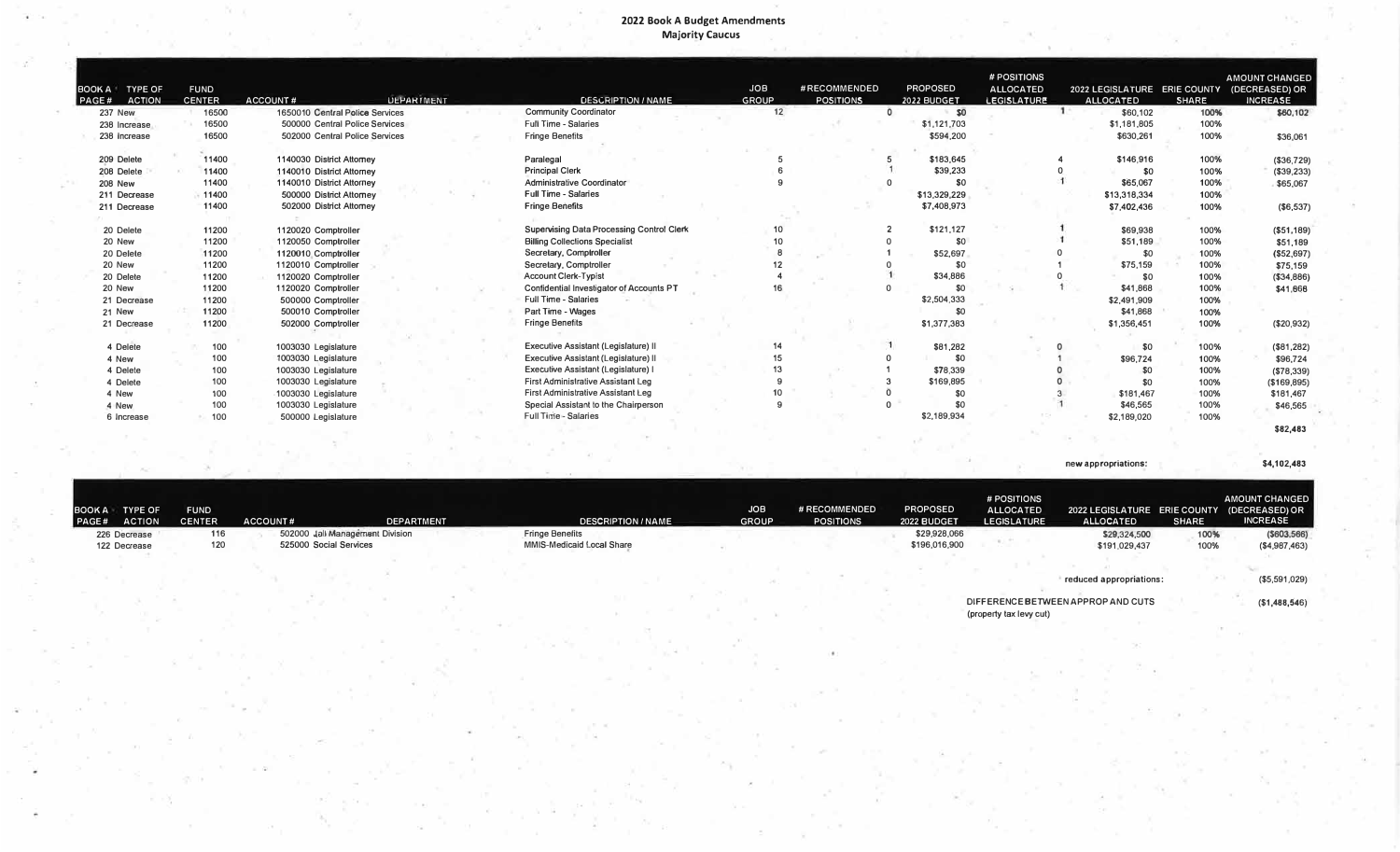**2022 Erie County Budget Book B Amendments Proposed by the Majority Caucus**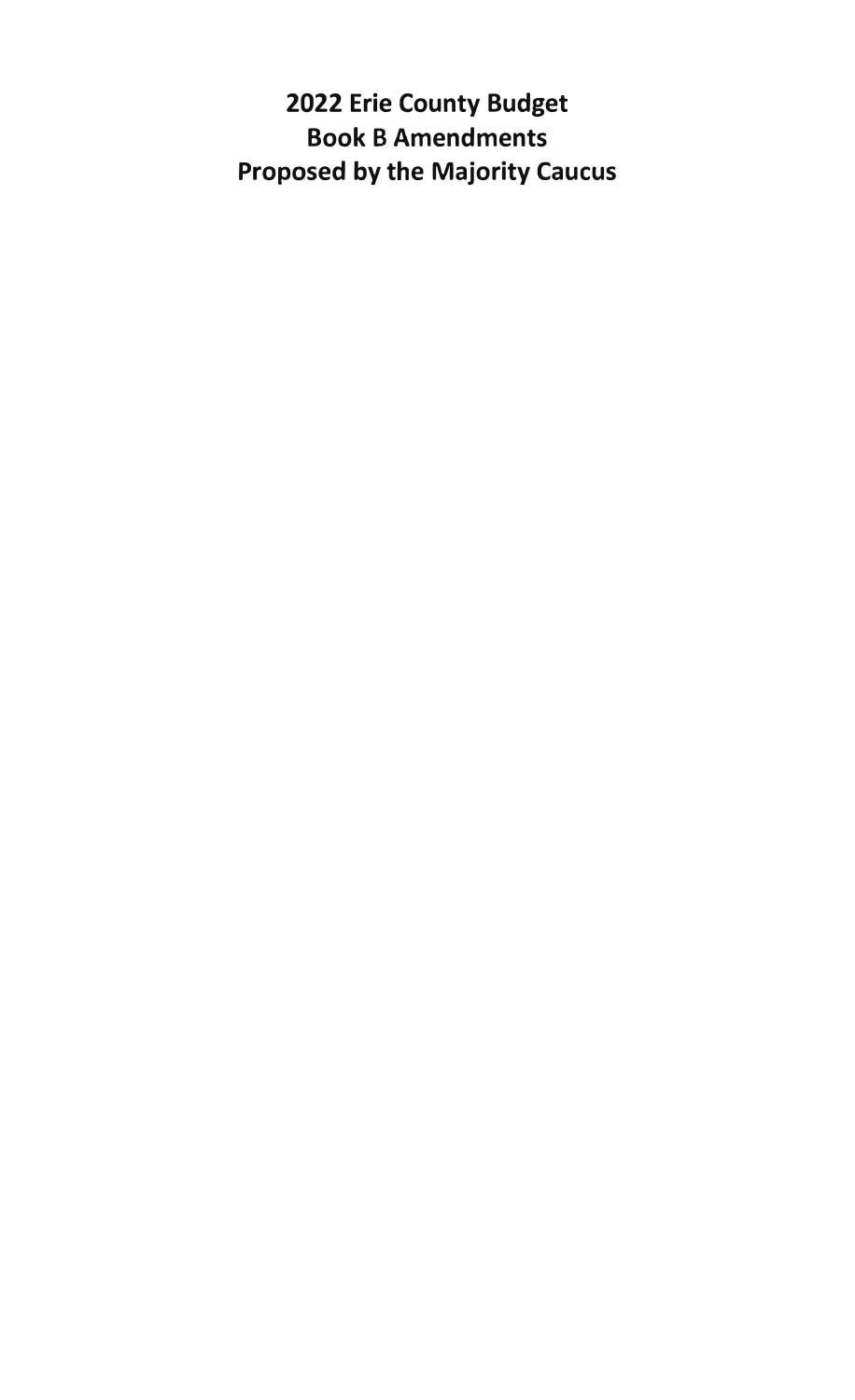AMEND Budget Resolution #93 as follows:

DELETE the second Resolve clause and REPLACE with the following:

RESOLVED, that subject to prior Legislature approval in 2022, the County Executive is hereby authorized to enter into contracts and amendments to contracts not to exceed \$20,000 to facilitate the Storefront Revitalization Program from January 1, 2022 to December 31, 2022; and be it further

..

AMEND Budget Resolution #95 as follows:

DELETE the second Resolve clause and REPLACE with the following:

RESOLVED, that subject to prior Legislature approval in 2022 and 2023, the County Executive is hereby authorized to enter into contracts and amendments to contracts to facilitate the Workforce Development Action Fund Pilot Program from January 1, 2022 to December 31, 2023; and be it further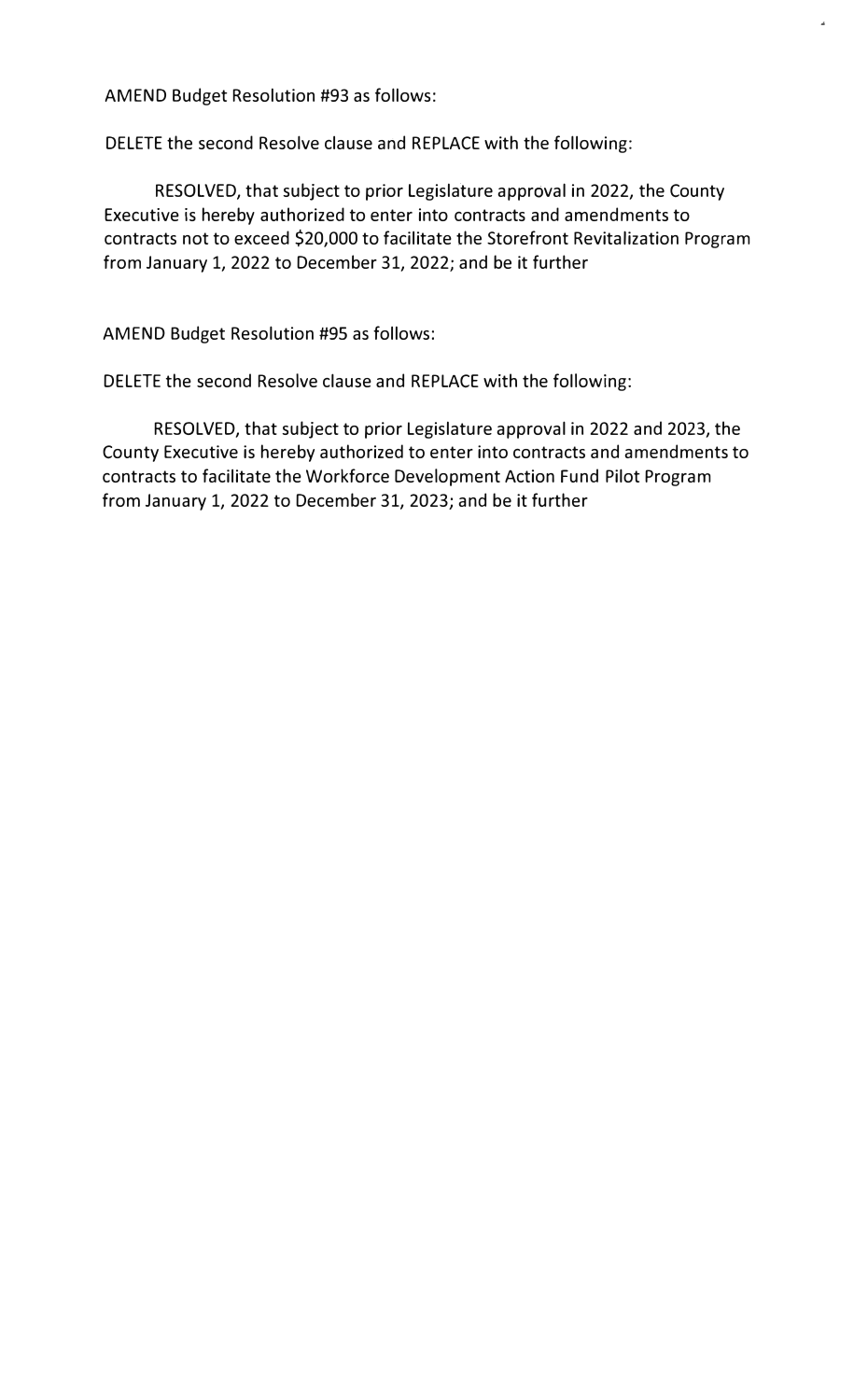MR. MEYERS moved to separate item Number 2-a, and lay the balance of the report on the table. MR. JOHNSON seconded.

CARRIED UNANIMOUSLY.

MR. MEYERS moved to amend item Number 2-a. MR. JOHNSON seconded.

\*\*\*\*\*CHAIR BASKIN directed that the Legislature enter into recess at 10:46 a.m.

\*\*\*\*\*CHAIR BASKIN reconvened the Legislature at 10:58 a.m.

All members present.

CHAIR BASKIN moved the previous question and directed that a roll-call vote be taken.

AYES: MR. MILLS, CHAIR BASKIN, MS. CHIMERA, MR. GILMOUR, MR. HARDWICK, MR. JOHNSON, MR. MEYERS and MS. VINAL. NOES: MR. GREENE, MR. LORIGO and MR. TODARO. (AYES: 8; NOES: 3)

CARRIED.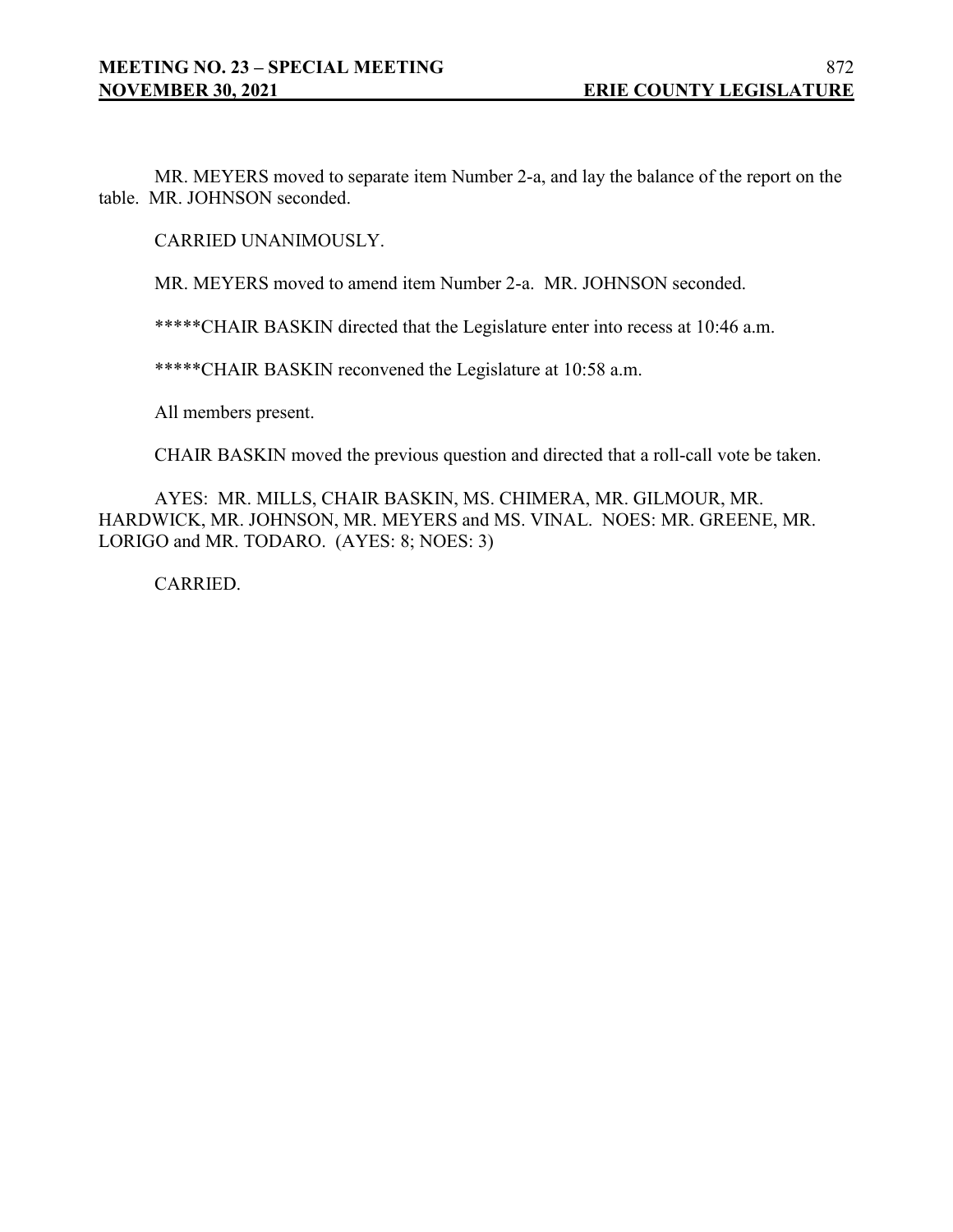**Session 23 November 30, 2021 Amendment to Finance and Management/Budget Committee Report No. 1 2022 Erie County Budget (as amended)**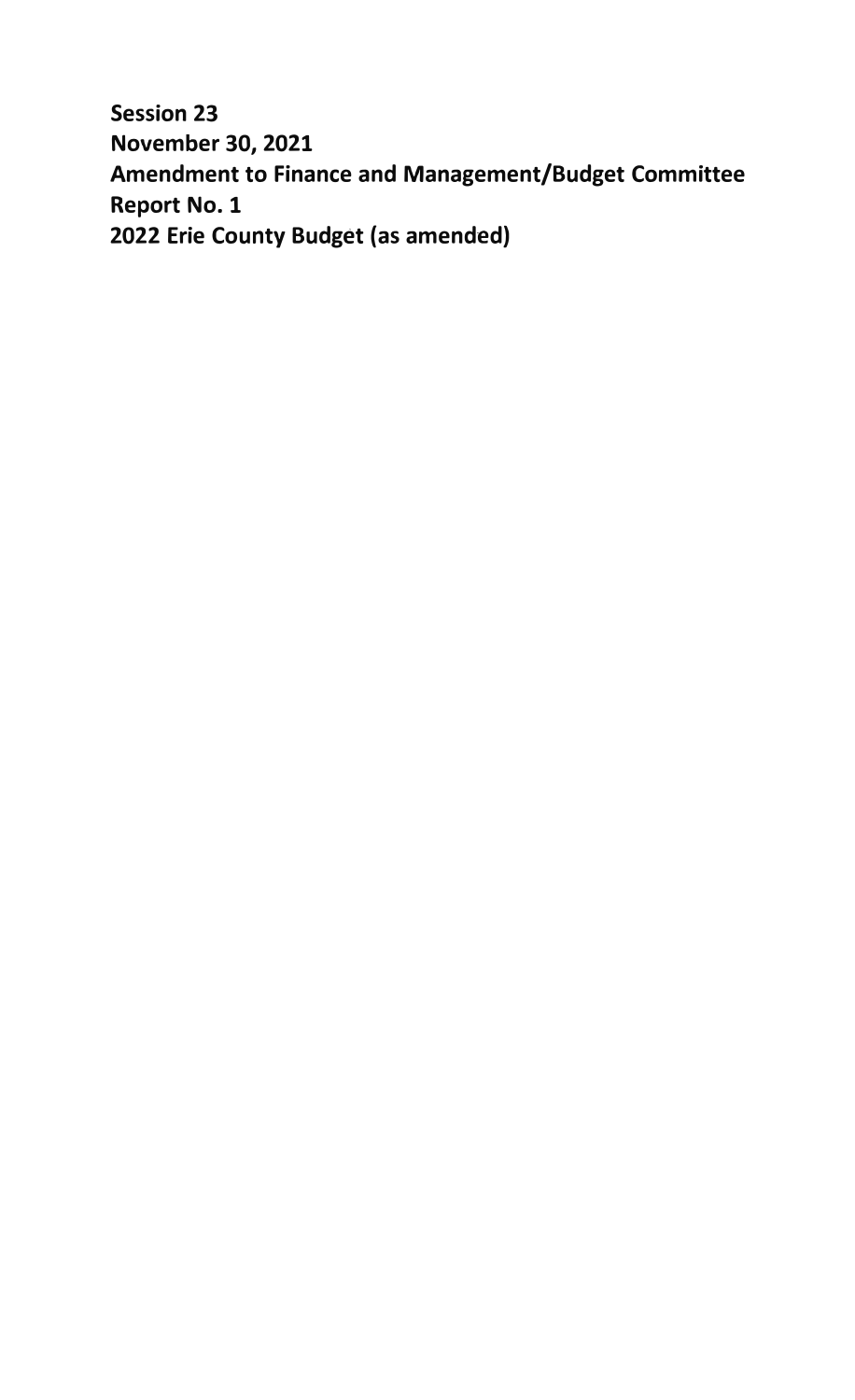## 2022 Budget Amendment<br>11-30-21

| BOOK A                  | <b>TYPE OF</b><br><b>ACTION</b> | <b>FUND</b><br><b>CENTER</b> | <b>ACCOUNT#</b> | <b>DEPARTMENT</b>                  | <b>DESCRIPTION / NAME</b>                              | <b>JOB</b><br><b>GROUP</b> | # RECOMMENDED<br><b>POSITIONS</b> | <b>PROPOSED</b><br>2022 BUDGET | # POSITIONS<br><b>ALLOCATED</b><br><b>LEGISLATURE</b> | 2022 LEGISLATURE ERIE COUNTY<br><b>ALLOCATED</b> | <b>SHARE</b> | <b>AMOUNT CHANGED</b><br>(DECREASED) OR<br><b>INCREASE</b> |          |
|-------------------------|---------------------------------|------------------------------|-----------------|------------------------------------|--------------------------------------------------------|----------------------------|-----------------------------------|--------------------------------|-------------------------------------------------------|--------------------------------------------------|--------------|------------------------------------------------------------|----------|
| PAGE#<br><b>279 New</b> |                                 | 1332010                      |                 | Community/Neighborhood Development | <b>WNY Southtowns Scenic Byway</b>                     |                            |                                   | \$0                            |                                                       | \$10,000                                         | 100%         |                                                            | \$10,000 |
| <b>279 New</b>          |                                 | 1332010                      |                 | Community/Neighborhood Development | Springville Volunteer Fire Department                  |                            |                                   |                                |                                                       | \$10,000                                         | 100%         |                                                            | \$10,000 |
| <b>279 New</b>          |                                 | 1332010                      |                 | Community/Neighborhood Development | Orchard Park Historical Society                        |                            |                                   |                                |                                                       | \$2,000                                          | 100%         |                                                            | \$2,000  |
|                         |                                 | 1332010                      |                 | Community/Neighborhood Development | North Collins Schoolhouse #8 Museum and History Center |                            |                                   |                                |                                                       | \$5,000                                          | 100%         |                                                            | \$5,000  |
| <b>279 New</b>          |                                 | 1332010                      |                 | Community/Neighborhood Development | Fiddle Fest                                            |                            |                                   |                                |                                                       | \$5,000                                          | 100%         |                                                            | \$5,000  |
| 279 New                 |                                 |                              |                 | Community/Neighborhood Development | Erie County Federation of Sportsmen's Clubs            |                            |                                   | \$0                            |                                                       | \$5,000                                          | 100%         |                                                            | \$5,000  |
| <b>279 New</b>          |                                 | 1332010                      |                 |                                    | Eden Trail Blazers                                     |                            |                                   |                                |                                                       | \$2,000                                          | 100%         |                                                            | \$2,000  |
| <b>279 New</b>          |                                 | 1332010                      |                 | Community/Neighborhood Development | The Trading Post                                       |                            |                                   |                                |                                                       | \$5,000                                          | 100%         |                                                            | \$5,000  |
| <b>279 New</b>          |                                 | 1332010                      |                 | Community/Neighborhood Development | Springville Center for the Arts                        |                            |                                   | \$31,000                       |                                                       | \$36,000                                         | 100%         |                                                            | \$5,000  |
| <b>280 New</b>          |                                 | 1333020                      |                 | <b>Cultural Agencies</b>           | Eden North Collins Food Pantry                         |                            |                                   | \$0                            |                                                       | \$5,000                                          | 100%         |                                                            | \$5,000  |
| 279 New                 |                                 | 1332010                      |                 | Community/Neighborhood Development |                                                        |                            |                                   | \$0                            |                                                       | \$3,000                                          | 100%         |                                                            | \$3,000  |
| 279 New                 |                                 | 1332010                      |                 | Community/Neighborhood Development | North Collins Veterans Park                            |                            |                                   | \$0                            |                                                       | \$4,000                                          | 100%         |                                                            | \$4,000  |
| <b>279 New</b>          |                                 | 1332010                      |                 | Community/Neighborhood Development | Chestnut Ridge Conservancy                             |                            |                                   | \$C                            |                                                       | \$2,000                                          | 100%         |                                                            | \$2,000  |
| <b>279 New</b>          |                                 | 1332010                      |                 | Community/Neighborhood Development | Boston Free Library                                    |                            |                                   | \$C                            |                                                       | \$2,000                                          | 100%         |                                                            | \$2,000  |
| <b>279 New</b>          |                                 | 1332010                      |                 | Community/Neighborhood Development | Town of Collins Public Library                         |                            |                                   |                                |                                                       | \$2,000                                          | 100%         |                                                            | \$2,000  |
| 279 New                 |                                 | 1332010                      |                 | Community/Neighborhood Development | North Collins Public Library                           |                            |                                   |                                |                                                       | \$2,000                                          | 100%         |                                                            | \$2,000  |
| <b>279 New</b>          |                                 | 1332010                      |                 | Community/Neighborhood Development | Angola Public Library                                  |                            |                                   |                                |                                                       | \$2,000                                          | 100%         |                                                            | \$2,000  |
| <b>279 New</b>          |                                 | 1332010                      |                 | Community/Neighborhood Development | Eden Public Library                                    |                            |                                   |                                |                                                       | \$2,000                                          | 100%         |                                                            | \$2,000  |
| 279 New                 |                                 | 1332010                      |                 | Community/Neighborhood Development | Concord Public Library                                 |                            |                                   | \$0                            |                                                       | \$2,000                                          | 100%         |                                                            | \$2,000  |
| 279 New                 |                                 | 1332010                      |                 | Community/Neighborhood Development | Orchard Park Public Library                            |                            |                                   |                                |                                                       |                                                  |              |                                                            | \$75,000 |
|                         |                                 |                              |                 |                                    |                                                        |                            |                                   |                                |                                                       |                                                  |              |                                                            |          |

| <b>PAGE #</b> | BOOK A TYPE OF<br>ACTION | <b>FUND</b><br>CENTER | <b>ACCOUNT #</b> | <b>DEPARTMENT</b>               | <b>DESCRIPTION / NAME</b> | <b>JOB</b><br><b>GROUP</b> | # RECOMMENDED<br><b>POSITIONS</b> | <b>PROPOSED</b><br>2022 BUDGET | # POSITIONS<br><b>ALLOCATED</b><br><b>LEGISLATURE</b> | 2022 LEGISLATURE ERIE COUNTY (DECREASED) OR<br><b>ALLOCATED</b> | <b>SHARE</b> | <b>AMOUNT CHANGEI</b><br><b>INCREASE</b> |
|---------------|--------------------------|-----------------------|------------------|---------------------------------|---------------------------|----------------------------|-----------------------------------|--------------------------------|-------------------------------------------------------|-----------------------------------------------------------------|--------------|------------------------------------------|
|               | 226 Decrease             |                       |                  | 502000 Jail Management Division | <b>Fringe Benefits</b>    |                            |                                   | \$29,928,066                   |                                                       | \$29,249,500                                                    | 100%         | (\$678,566                               |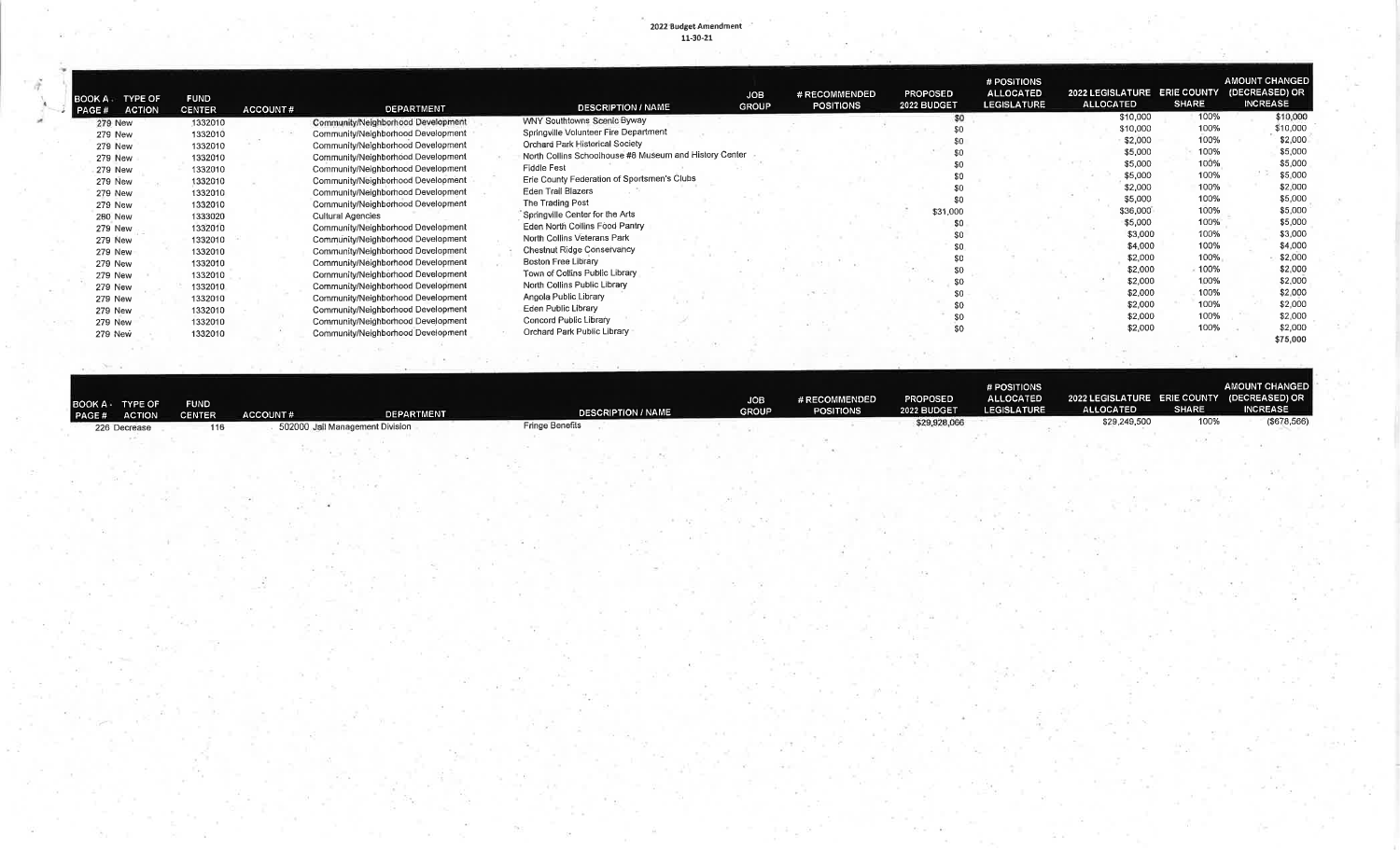MR. MEYERS moved to lay item Number 2-a as amended, together with the tentative 2022 Erie County budget, on the table. MR. JOHNSON seconded.

CHAIR BASKIN directed that a roll-call vote be taken.

AYES: CHAIR BASKIN, MS. CHIMERA, MR. GILMOUR, MR. HARDWICK, MR. JOHNSON, MR. MEYERS and MS. VINAL. NOES: MR. GREENE, MR. LORIGO, MR. MILLS, and MR. TODARO. (AYES: 7; NOES: 4)

CARRIED.

### **COMMUNICATIONS FROM ELECTED OFFICIALS**

### FROM CHAIR BASKIN

Item 2 – (COMM. 23E-1) Letter to Clerk of Legislature Calling Special Meeting

Received, filed and printed.

November 19, 2021

Robert M. Graber Clerk of the Legislature 92 Franklin Street, Fourth Floor Buffalo, New York 14202

Re: Calling a Special Meeting Concerning the Proposed 2022 County Budget

Dear Mr. Graber:

Please be advised that there is a need to call a Special Meeting of the Legislature in order to advance the 2022 Proposed Erie County Budget

Accordingly, pursuant to Rule 2.02 of the Rules of Order of the Erie County Legislature, you are hereby directed to call a SPECIAL MEETING of the Erie County Legislature to be held on Tuesday, November 30, 2021 at 10:30 am.

The purpose of the Special Meeting will be to consider the Report of the Legislature's Finance and Management/Budget Committee concerning the County Executive's 2022 Proposed Erie County Budget, as may be amended and any Discharges from the Committee related to the 2022 Proposed Budget.

The items on the agenda of the Special Meeting will include and not be limited to the Report from the Legislature's Finance and Management/Budget Committee; any Discharges from the Committee related to the 2022 Proposed Budget; my letter to you directing the calling of the Special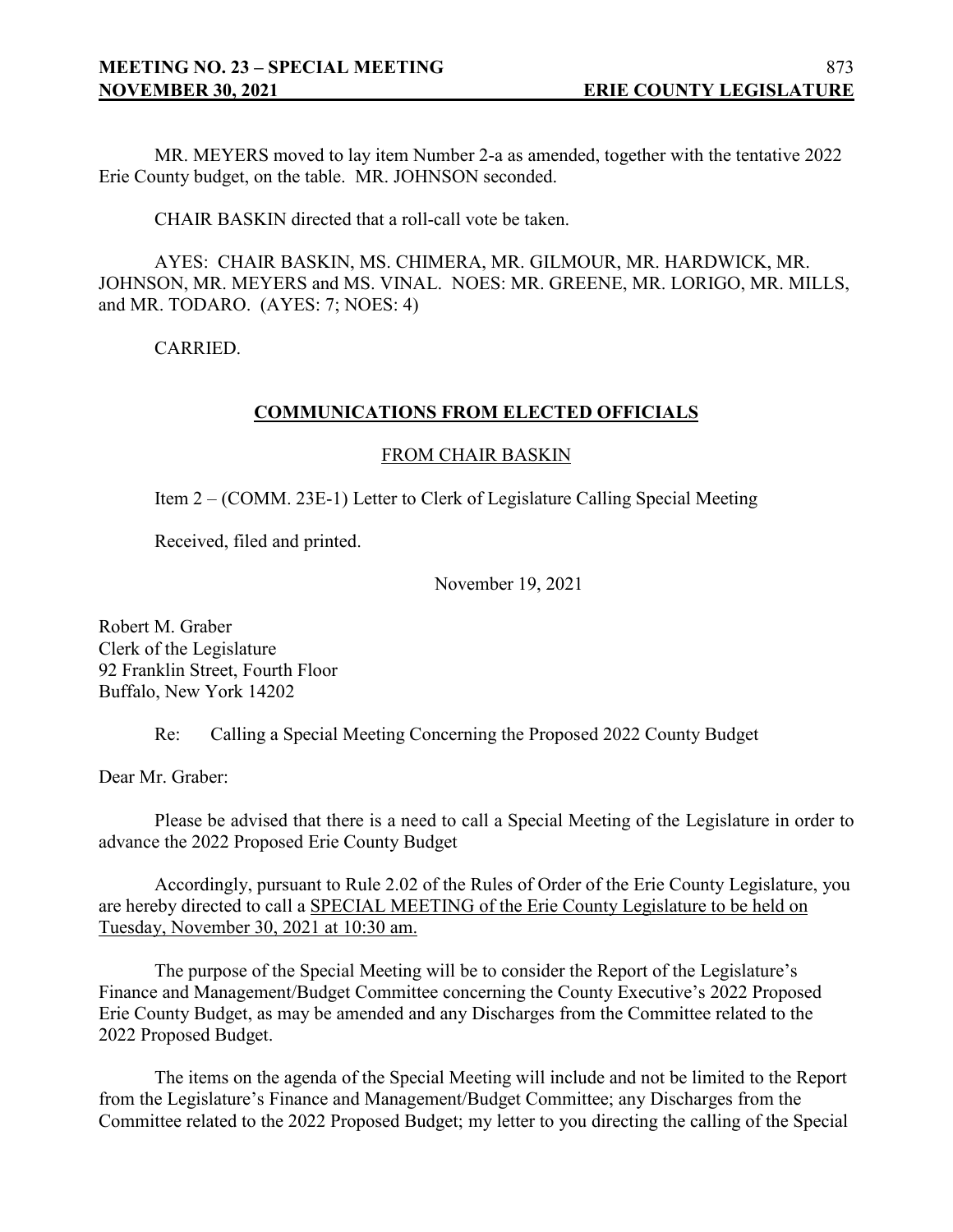Meeting; and your Memo as Clerk of the Legislature to Members of the Legislature calling the Special Meeting.

Be further advised that the Finance and Management/Budget Committee Chair Timothy Meyers will reconvene the Committee on Tuesday, November  $30<sup>th</sup>$  at 9:00 am for the purposes of acting on the 2022 Budget.

Thank you for your attention to this matter.

Sincerely,

April N.M. Baskin Chair of the Erie County Legislature

## **COMMUNICATIONS FROM THE DEPARTMENTS**

FROM THE CLERK OF LEGISLATURE

Item 3 – (COMM. 23D-1) Special Meeting Notice

Received, filed and printed.

November 19, 2021

TO: ALL MEMBERS OF THE ERIE COUNTY LEGISLATURE

FROM: ROBERT M. GRABER, CLERK

SUBJECT: SPECIAL MEETING NOTICE FOR 2022 BUDGET

PLEASE TAKE NOTICE that pursuant to Rule 2.02 of the RULES OF ORDER OF THE ERIE COUNTY LEGISLATURE, and under the direction of Chair April Baskin, there will be a SPECIAL MEETING of the Erie County Legislature on Tuesday, November 30, 2021 at 10:30 am.

The special meeting will consider the Report of the Legislature's Finance and Management/Budget Committee, concerning the County Executive's 2022 Proposed Erie County Budget, as may be amended and any Discharges from the committee related to the 2022 Proposed Budget.

The items on the agenda of the Special Meeting will include and not be limited to the Report from the Legislature's Finance and Management/Budget Committee; any Discharges from the Committee related to the 2022 Proposed Budget; Chair Baskin's letter to me directing the calling of the Special Meeting; and my Memo as Clerk of the Legislature to Members of the Legislature calling the Special Meeting.

Chair Baskin also noted that the Finance and Management/Budget Committee will reconvene on Tuesday, November 30<sup>th</sup> at 9:00 am, for the purpose of acting on the 2022 Budget.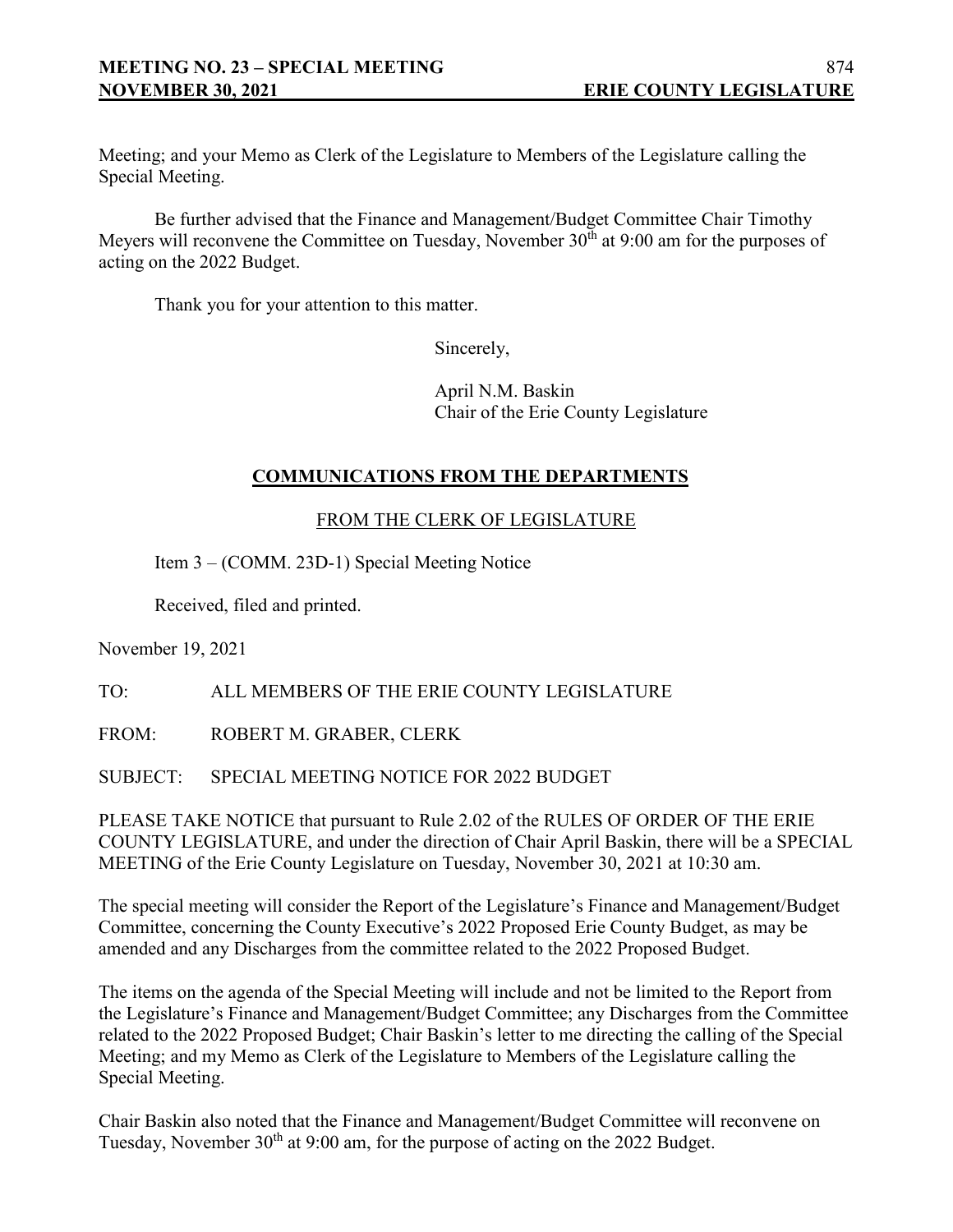Thank you.

## **ANNOUNCEMENTS**

Item 4 – Chair Baskin announced that the next session of the Legislature is this Thursday, December 2, 2021, where we also will conduct our Annual Budget Meeting.

Additionally, the Chair announced that the Legislature will conduct a Public Hearing regarding Local Law Intro. 4-1 (2021), concerning the Reapportionment of County Legislative Districts in Erie County. The hearing will be held on Thursday, December 2, 2021 at 6 p.m., here in the Chambers of the Legislature.

And, the Legislature will conduct three Public Hearings regarding the Buffalo Bills stadium and the potential construction and location of a new stadium. Due to the Covid emergency in the County, the hearings have been moved from the SUNY Erie Campuses to a Zoom format, with details already sent out, and also listed on our website.

Also, the Legislature will conduct a Public Hearing regarding Local Law Intro. 5-1 (2021), concerning the Erie County MWBE Equality and Modernization Act of 2021. The hearing will be held on Thursday, December 9, 2021 at 6 p.m., via Zoom. Details will be sent out this afternoon.

Finally, Chair Baskin announced that going forward following Thursday's session, we will be moving to Zoom for future committee meetings and session during the Covid emergency.

## **MEMORIAL RESOLUTIONS**

Item 5 – Chair Baskin requested that when the Legislature adjourns, it do so in memory of the unspoken names of those who we have lost.

## **ADJOURNMENT**

Item 6 - At this time, there being no further business to transact, CHAIR BASKIN announced that the Chair would entertain a Motion to Adjourn.

MR. JOHNSON moved that the Legislature adjourn until Thursday, December 2, 2021 at 12:00 p.m. Eastern Standard Time. MR. MEYERS seconded.

CARRIED UNANIMOUSLY.

CHAIR BASKIN declared the Legislature adjourned until Thursday, December 2, 2021 at 12:00 p.m. Eastern Standard Time.